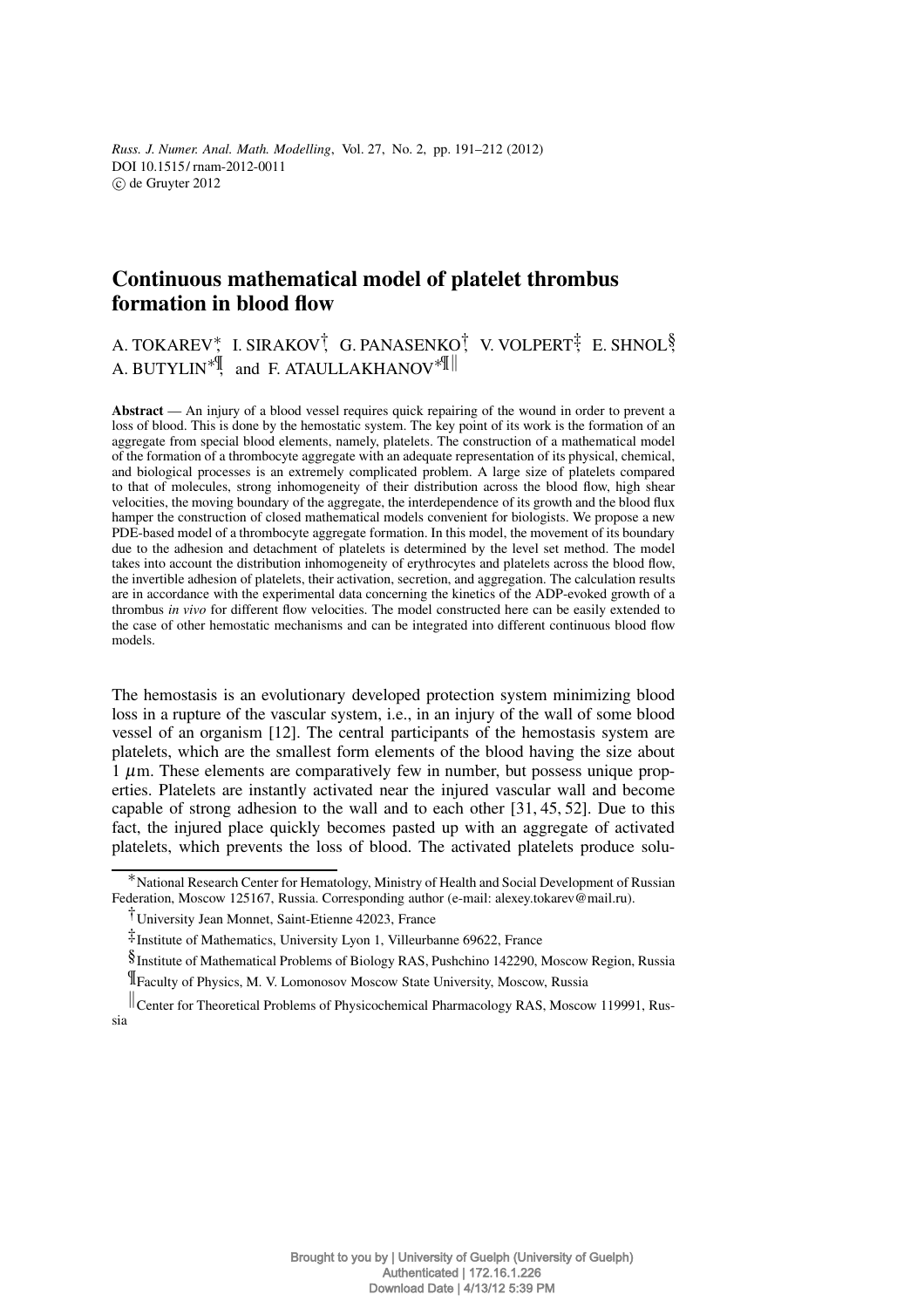ble agents, which are activators of platelets brought with the flow. The plasmatic coagulation system works in the gaps between the aggregated platelets where it is protected from the oncoming blood flow. This system governs the formation of the fibrin net fastening the platelets. The hemostatic plug obtained in this process prevents the blood from flowing out of the vessel during the total time of recovery of the injured vascular wall. Since the spatial growth of the thrombocyte aggregate is the key point in the work of the hemostasis system, the main purpose of this paper is the development of a simple continuous mathematical model describing this growth. This model has to be simple in implementation and applied both for the study of the hemostasis regulation and for integration into complex models of blood flow in vessels and vascular networks.

The adhesion of platelets to the injured vascular wall or to the surface of a growing aggregate is a principally nonlocal process, a platelet adheres to the surface only if the distance from its center to the point of fixation is smaller or equal to its size. Therefore, the adhesion rate at a given spatial point is determined by the content of the active surface in some finite neighbourhood of this point. This nonlocal problem can be reduced to integro-differential equations, whose solution is, however, very resource-intensive. Within the framework of the Euler approach, the problem of nonlocality can be solved by introducing a new variable 'sensitive' to the state of the neighbourhood, i.e., the concentration of 'elastic links' between the platelets [19] or the concentration of the virtual short-living substance produced by them and diffusing over a small distance [33]. There is a more general method of tracing the domains interface boundary motion, this is the level set approach (LSA) [2, 38]. It allows one to determine the distance to the boundary by using one additional differential equation (Hamilton–Jacobi equation) describing the boundary movement and joined to other differential equations of the problem. This gives us the ability to distribute the surface processes over the transition zone of a finite length. However, the LSA has not been applied yet to the simulation of the boundary motion occurring due to the adhesion of particles to it. In this paper we use the LSA to determine the motion of the boundary of a thrombocyte aggregate under invertible adhesion of platelets to it.

Another important aspect of hemostasis is the near-wall blood layer concentration with platelets. Platelets are displaced from the core of the blood flow by erythrocytes migrating from the walls to the axis of the flow [1]. Erythrocytes whose mean volume concentration is about 40–45% continuously push each other in the shear blood flow, which results in their regular random movement across the flow, i.e., shear-caused dispersion. The dispersion of platelets causes the dispersion of the surrounding plasma and the platelets contained in it [15, 24, 57]. The dispersive motion is described by the same equations as molecular diffusion. However, the ordinary diffusion equation (the first Fick's law) is unable to describe the spatial distribution inhomogeneity of particles (platelets across the flow in our case) in principle, because it leads to an equalizing of the concentrations. The phenomenological solution to this problem has been obtained by introducing an additional term into this equation. This term is the passive flow oriented towards to wall caused by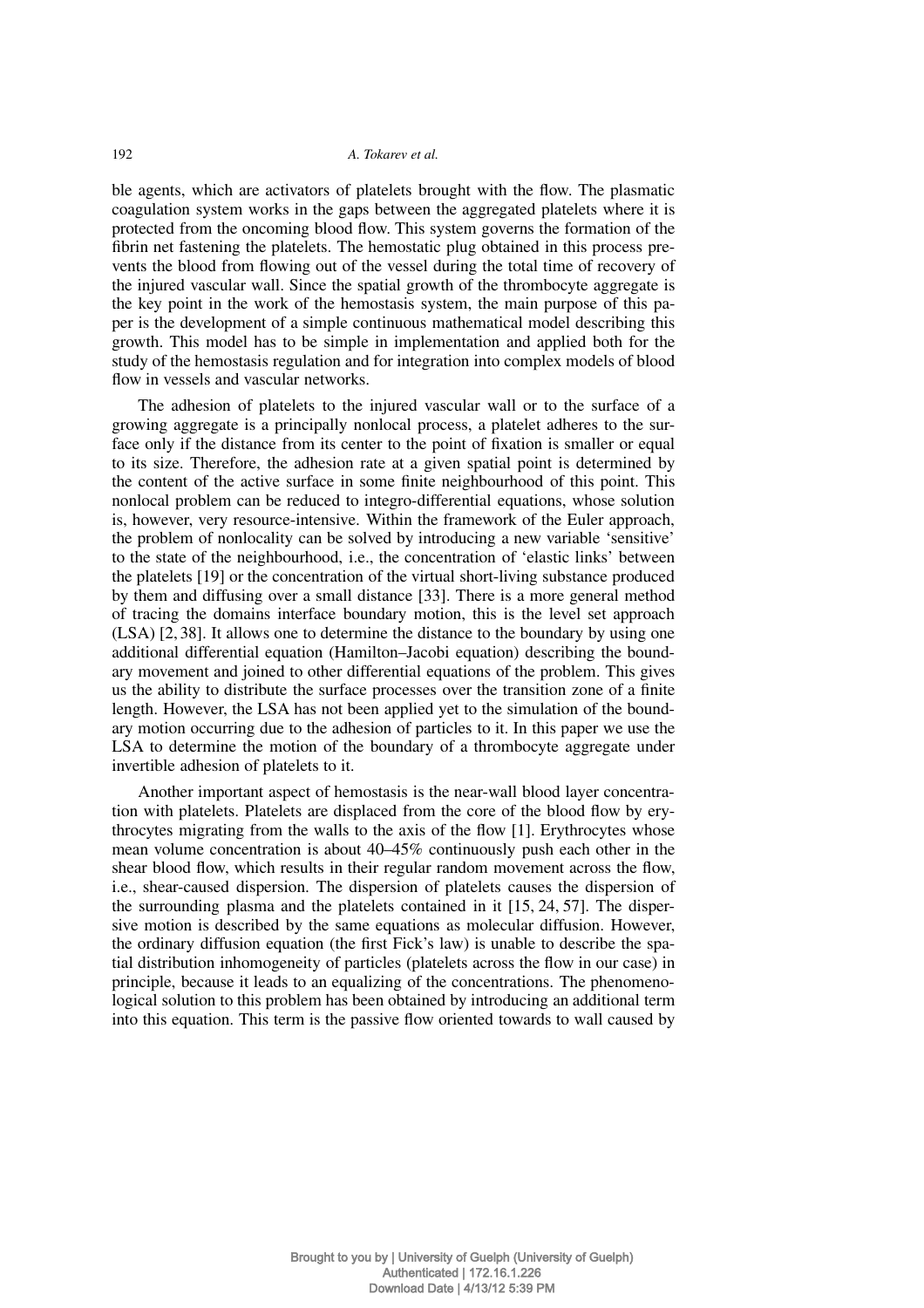the gradient of the 'rheological potential' [16, 17, 56]. Unfortunately, this approach leaves the mechanism of displacement beyond consideration, but the determination of the form of the 'rheological potential' requires *a priori* knowledge of the answer, i.e., the form of the stationary platelets distribution under the given conditions. Naturally, this is impossible in the case of a growing thrombus, which regularly changes the geometry of the flow. Recent theoretical studies show that the concentration of the wall layer is generally determined by the inability of the platelets to take place between the erythrocytes, and the 'rheological potential' may be directly related to the volume fraction physically accessible for platelets in the space between the erythrocytes [13, 50]. In this paper we extend this result to the general case of a flow with a nonuniform transversal distribution of platelets flowing around a growing thrombocyte aggregate.

Thus, in this paper we present the new mathematical model of the growth of a thrombocyte aggregate (thrombus). Its advantages are the equation-based method of determination of the boundary motion (by the level set approach) and the consideration of a nonuniform distribution of platelets and erythrocytes across the flow streamlining the thrombus (by calculation of the distribution of the volume accessible for platelets). Our model consists of a system of linked PDE and can be easily implemented and integrated into other PDE-based models.

# **1. Mathematical model**

We describe all basic processes occurring to a platelet in the blood flow and in the activation zone:

- the transport of platelets along and across the flow;
- the capture of a platelet by the injured vascular wall or by the surface of a thrombocyte aggregate;
- the activation of a platelet by the action of ADP and shear tension;
- release of ADP by an activated platelet;
- detachment of a captured platelet by the flow.

The description of these processes requires simultaneous taking into account of the following factors:

- the transport of platelets in the flow;
- the growth of the aggregate in the flow;
- the obstacle for the blood flow caused by the aggregate.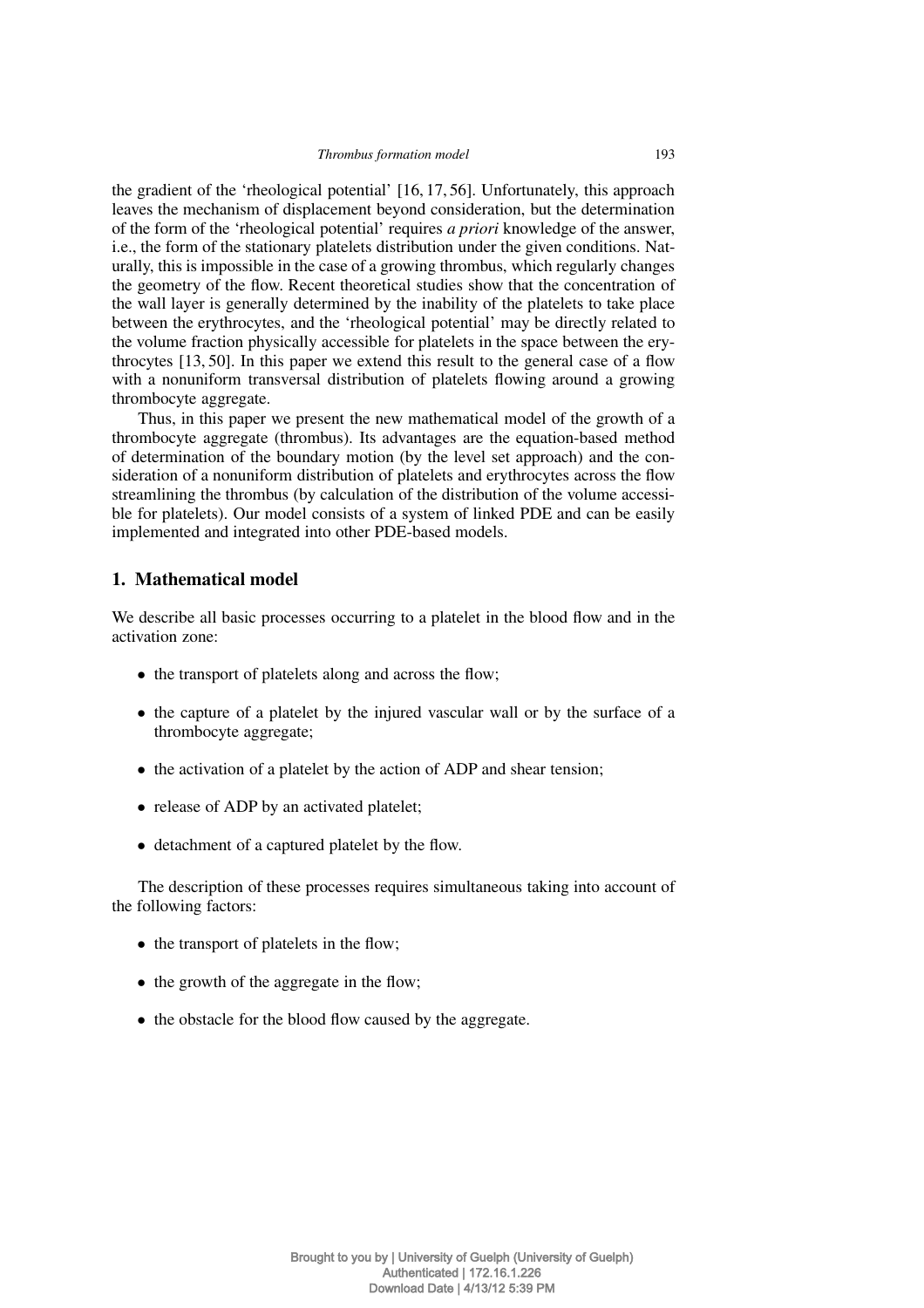

**Figure 1.** Kinetic scheme of activation and adhesion of platelets. Nonactivated platelets are denoted by *RP*<sup>1</sup> and *RP*2, activated ones — by *AP*<sup>1</sup> and *AP*2. Platelets release ADP in their activation (curved arrows), which activates other platelets (double arrows) and is hydrolyzed with generation of AMP (dotted line). Platelets captured by the surface of the thrombus are also activated by shear tension.

The general kinetic scheme of the described processes is presented in Fig. 1, the differential equations of the model are presented in Appendix A, the values of all the parameters are given in Table 1 below. Depending on their state, platelets are denoted by *RP*1, *AP*<sup>1</sup> (resting and activated platelets in the flow) and *RP*2, *AP*<sup>2</sup> (fixed resting and activated platelets). The volume fraction of erythrocytes is denoted by  $\Phi_{RRC}$ , the flow velocity is  $\bar{u} = (u, v)$ , the pressure is p. Below we explain the meaning of all terms of these equations.

### **1.1. Adhesion and activation of platelets**

**1.1.1. Adhesion of platelets.** The capture of platelets from the blood flow occurs onto the injured part of the vascular wall and onto platelets that have becomes a part of the aggregate but are lying for a while on its surface [31, 45, 52]. The dimension of the boundaries is always less by one than the dimension of the space. Using the LSA, we replace the boundary of the thrombocyte aggregate by a narrow transition zone of the half-thickness *s*, where the platelets carried by the flow are captured at the rate

$$
W_{RP}^{\text{adh}} = \alpha J_{RP}^{\text{wall}} \chi \frac{\Theta}{s}
$$
  
\n
$$
W_{AP}^{\text{adh}} = \alpha J_{AP}^{\text{wall}} \chi \frac{\Theta}{s}
$$
\n(1.1)

Here  $\alpha$  is the capture efficiency, *J*<sub>*RP*</sub> and *J*<sub>*AP*</sub><sup>l</sup> are the platelets flows toward the wall. The function  $\Theta$  is the surface indicator:  $\Theta > 0$  in the narrow transition zone where the adhesion occurs and is equal to zero outside of it. We construct  $\Theta$  so that the ratio  $\Theta(r)/s$  tends to the  $\delta$ -function  $\delta(r)$  for  $s > 0$  in the direction *r* per-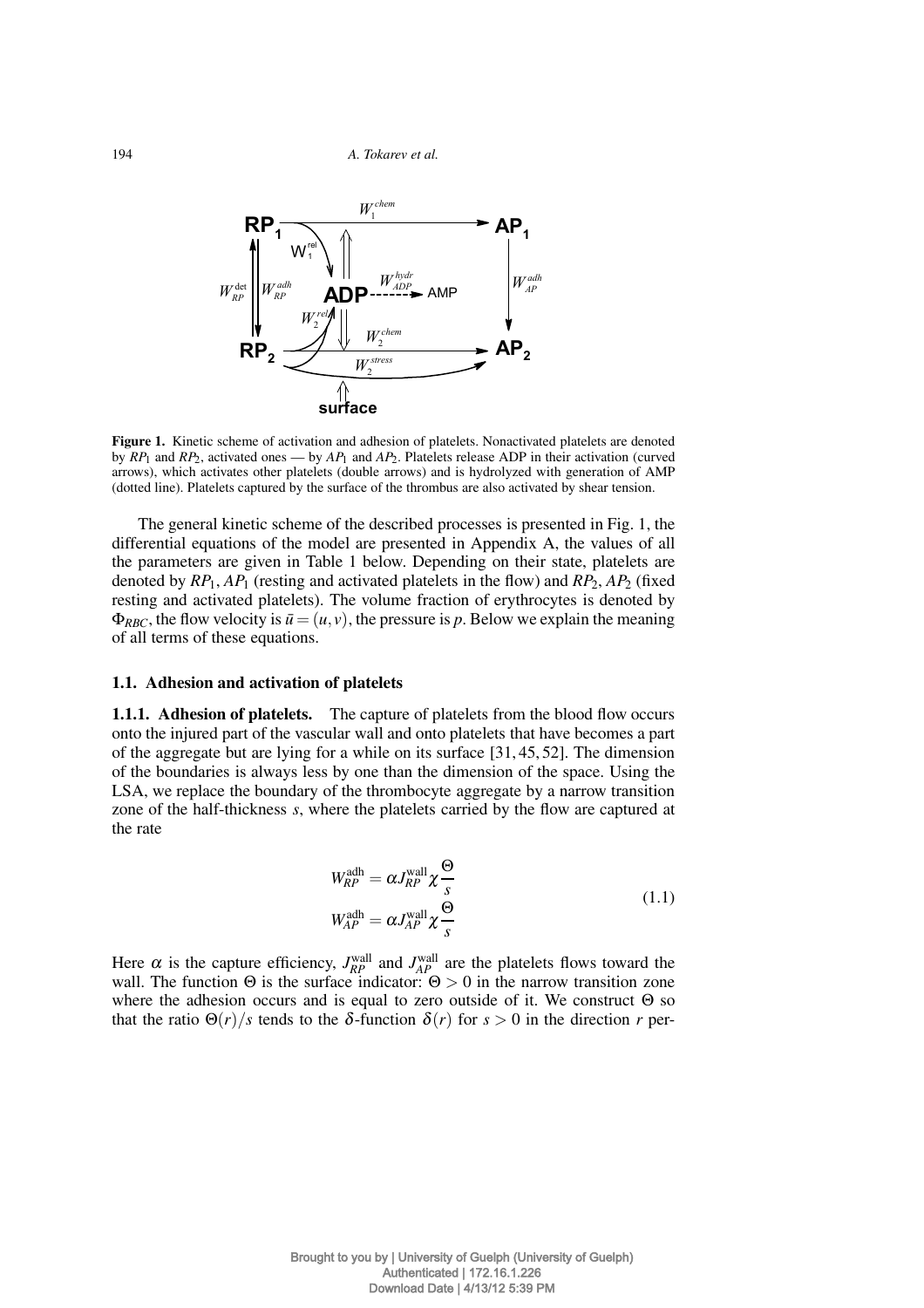# **Table 1.**

Parameters of the model: (a) Typical diameter of arterioles and venules is  $20 \div 70 \mu$ m [27, 43]; venule diameter in experiment [3] is  $40 \div 70 \mu$ m. (b) Found by integration of (1.37). (c) The ADP inflow rate in [3] was  $2 \cdot 10^{-14}$  mole/s; the coefficient  $10^{24}$  converts mole/ $\mu$ m<sup>3</sup> to nm. (d) At normal extracellular concentration of  $Ca^{2+}$ -ions a platelet releases approximately only 6% of ADP in response to shear tension [35] and to ADP [32].

| Parameter                                                                     | Notation                                        | Value                                                      | Notes and<br>references                    |
|-------------------------------------------------------------------------------|-------------------------------------------------|------------------------------------------------------------|--------------------------------------------|
| Sizes of the calculation domain:                                              |                                                 |                                                            |                                            |
| length of the vessel                                                          | $L_1 + L_2$                                     | $150 \ \mu m$                                              |                                            |
| width of the vessel                                                           | $L_3$                                           | $50 \mu m$                                                 | (a)                                        |
| width of the additional domain                                                | $L_4$                                           | $10 \mu m$                                                 |                                            |
| initial height of the aggregate                                               | h <sub>0</sub>                                  | 0                                                          |                                            |
| radius of ADP inflow section on<br>the vessel wall                            | h                                               | $5 \mu m$                                                  |                                            |
| Concentrations:                                                               |                                                 |                                                            |                                            |
| mean concentration of platelets<br>in blood                                   | $P_0$                                           | $429 \cdot 10^{-4} / \mu \text{m}^3$                       | $[3]$                                      |
| mean volume portion of ery-<br>throcytes in blood                             | $\Phi_D$                                        | 0.4                                                        | [9, 24]                                    |
| cross-section<br>mean<br>portion<br>of the volume accessible for<br>platelets | $\bar{\Phi}_a$                                  | 0.396                                                      | (b)                                        |
| ADP flow through the wall in<br>the activation zone                           | $J_{ADP}$                                       | $2\cdot 10^{-14}\cdot 10^{24}/\pi b^2$<br>mole $s/\mu m^2$ | (c)                                        |
| Activation of platelets:                                                      |                                                 |                                                            |                                            |
| in response to ADP                                                            | $T_{ADP}$<br>$[ADP]_{1/2}$<br>$n_{ADP}$         | 3 s<br>2000 nm<br>2                                        | $[21]$                                     |
| in response to shear tension                                                  | $T_\tau$<br>$\tau_{1/2}$<br>$n_{\tau}$          | 25s<br>90 dyne/cm <sup>2</sup><br>4                        | [10]                                       |
| quantity of ADP contained in a<br>platelet                                    | $\lambda_{\rm max}$                             | $3.3 \cdot 10^7$ nm/(pl/ $\mu$ m <sup>3</sup> )            | $[47]$                                     |
| quantity of ADP released from a<br>platelet in its activation                 | $\lambda_{ADP}$                                 | $0.06 \cdot \lambda_{\text{max}}$                          | (d)                                        |
| hydrolysis of ADP by nucleoti-<br>dases in blood                              | $V_m^{\text{hydr,ADP}}$<br>$K_m^{\text{hydro}}$ | $80 \text{ nm/s}$<br>21700 nm                              | [11]                                       |
| coefficient of diffusion of ADP                                               | $D_{ADP}$                                       | $257 \ \mu m^2/s$                                          | [20, 25, 48]                               |
| Adhesion of platelets:<br>collision parameter<br>detachment velocity constant | K<br>$\delta$                                   | $1 \mu m$<br>$4 \cdot 10^{-6}$                             | estimated from [49]<br>estimated from [25] |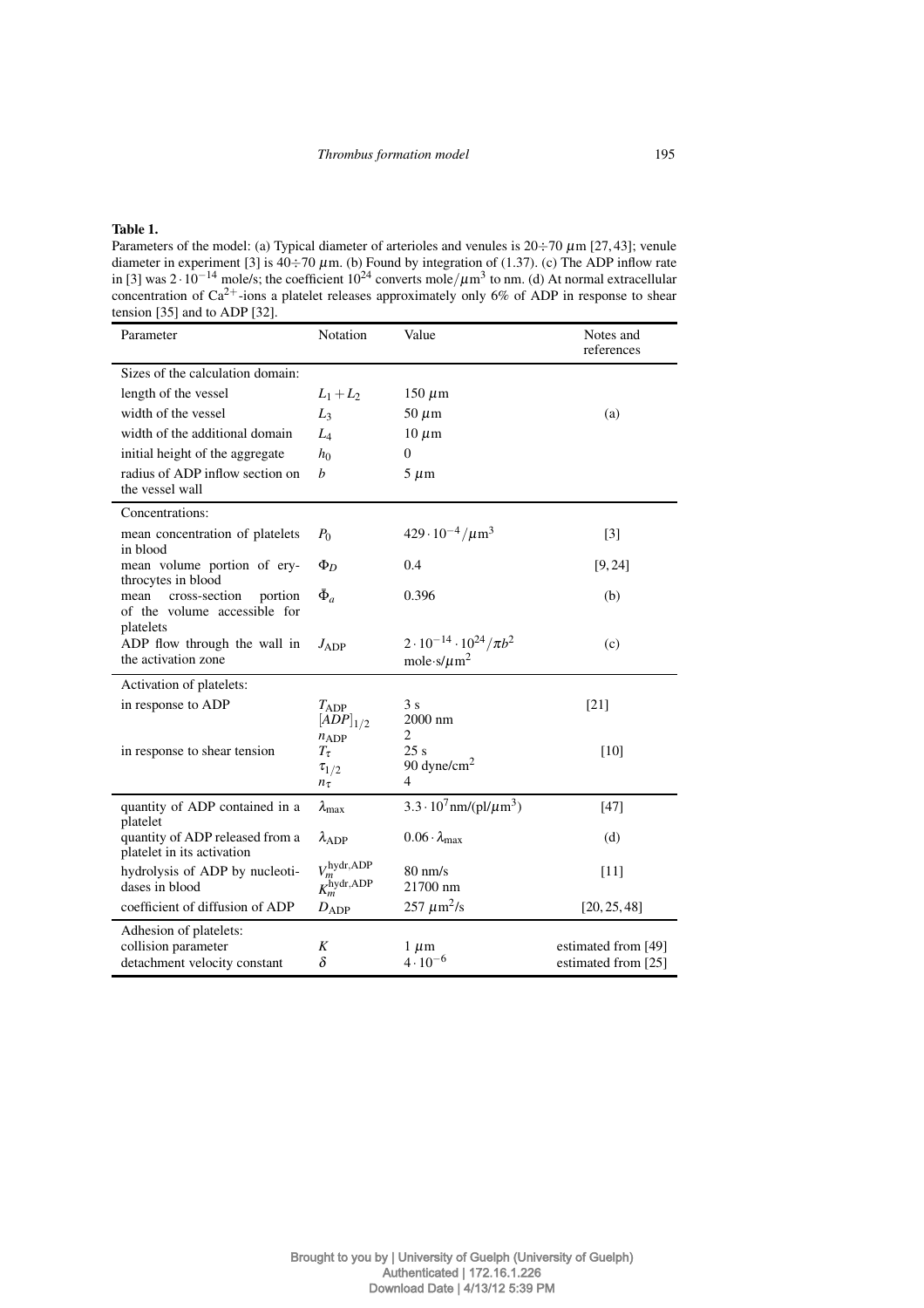**Table 1.**

(continuation) Parameters of the model: (e) Estimated from the mean volume of a platelet  $V_{RP}$ =8  $\mu$ m<sup>3</sup> by the formula  $a_{RP} = (3V_{RP}/4\pi)^{1/3}$ .

| Parameter                                                                                                | Notation                                                  | Value                                                                                             | Notes and<br>references               |
|----------------------------------------------------------------------------------------------------------|-----------------------------------------------------------|---------------------------------------------------------------------------------------------------|---------------------------------------|
| Blood flow:<br>blood density<br>density of blood and plasma<br>initial near-wall shear velocity          | ρ<br>$\eta$ , $\eta$ <sub>P</sub><br>$\dot{\gamma}_{w.0}$ | $1.056 \cdot 10^{-6}$ ug/ $\mu$ m <sup>3</sup><br>4.5 cP, 1.2 cP<br>$0 \div 1000$ s <sup>-1</sup> | [37]<br>[9, 24]<br>see figure legends |
| Growth of the aggregate:<br>platelet equivalent radius<br>concentration of platelets in the<br>aggregate | $a_{RP}$<br>$P_m$                                         | $1.24 \mu m$<br>$1/(60 \mu m^3)$                                                                  | (e)<br>estimated from [5–7]           |
| width of the transition zone<br>stabilization of the equation for<br>the level function                  | S.<br>λ<br>β<br>$w_0$                                     | $2.5 \mu m$<br>$2 \mu m^2/s$<br>$20 s^{-1}$<br>$1 \mu m/s$                                        |                                       |
| coefficient of permeability of<br>the aggregate                                                          | $K_D$                                                     | $0.61 \ \mu m^2$                                                                                  | see $(1.28)$                          |

pendicular to the surface of the aggregate  $(r = 0)$  on the surface of the aggregate, see equation (1.15) below). The function  $\chi$  in equation (1.1) indicates the ability of the surface of the aggregate or a vascular wall to fix a platelet. It is assumed that platelets can be captured from the flow either by activated platelets of the growing aggregate ( $AP_2$ ), or by the injured part of the vascular wall (the domain where  $\Theta > 0$ for  $t = 0$ :

$$
\chi = \max\left[\frac{AP_2}{RP_2 + AP_2}, \Theta_{t=0}\right] (p_2 < 1).
$$
 (1.2)

Here  $p_2$  is the total concentration of aggregated platelets normalized by its maximal possible value:

$$
p_2 = \frac{RP_2 + AP_2}{P_m}.\tag{1.3}
$$

The flow of platelets onto the wall generally occurs due to their near-wall collisions with erythrocytes, the frequency of those collisions is proportional to the product of the shear rate magnitude  $\dot{\gamma}$  and the volume fraction of erythrocytes  $\Phi_{RBC}$  [49]:

$$
J_{RP}^{\text{wall}} = K \dot{\gamma} \Phi_{RBC} R P_1
$$
  
\n
$$
J_{AP}^{\text{wall}} = K \dot{\gamma} \Phi_{RBC} A P_1.
$$
\n(1.4)

 $|u'_y|$ . The magnitude of the rate-of-strain tensor can be used for the calculation of By the definition, for a flow developing in the *x*-direction we have  $\dot{\gamma} = |\partial u / \partial y|$  $|u_y|$ . The magnitude of the rate-or-strain tensor can be used for the calculation of the particle collision frequency in the general case of a curvilinear flow [28]. In the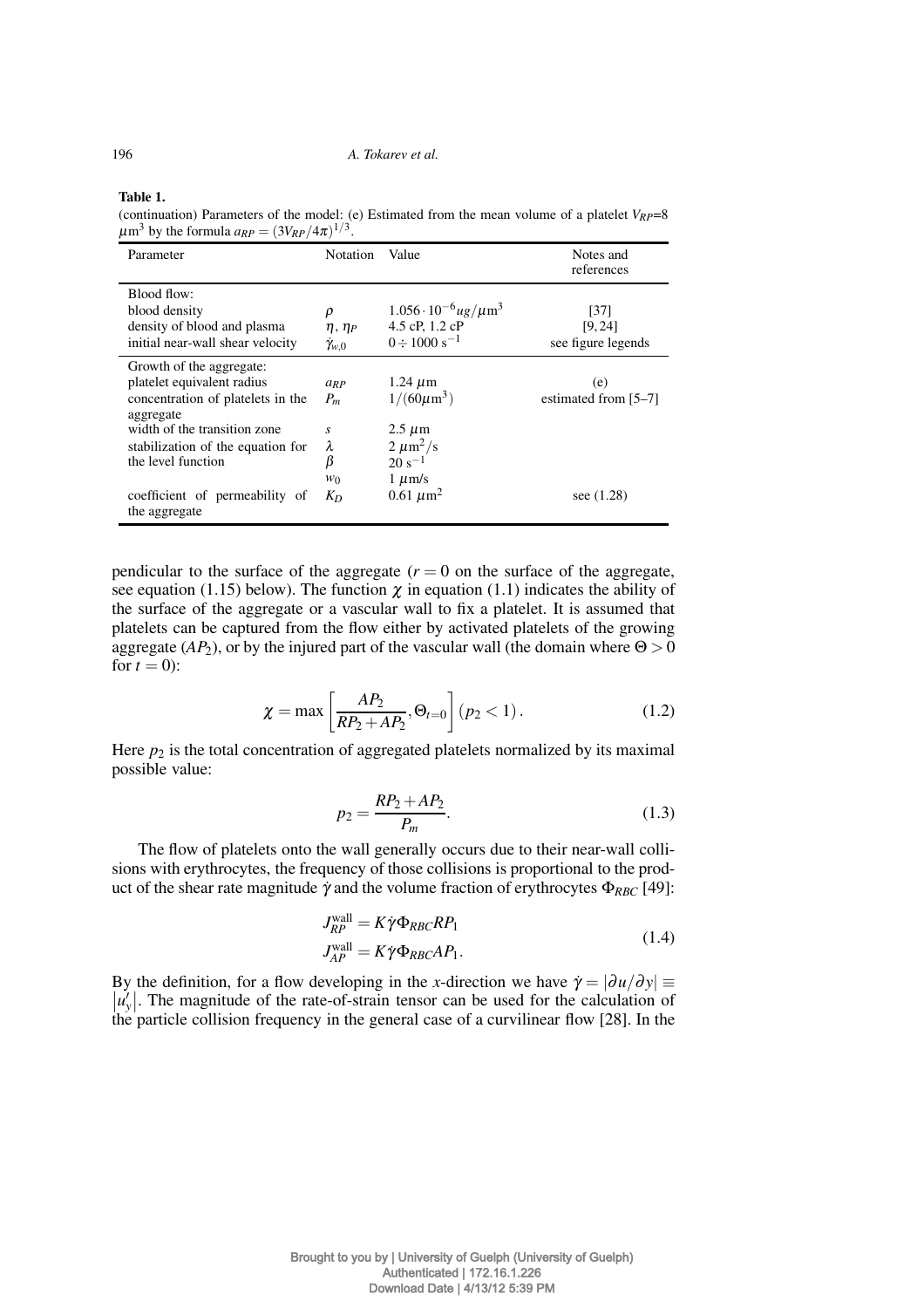two-dimensional case it is calculated from the second invariant of the rate-of-strain tensor by the formula

$$
\dot{\gamma} = \sqrt{2u_x'^2 + (u_y' + v_x')^2 + 2v_y'^2}.
$$
\n(1.5)

**1.1.2. Detachment of platelets from the thrombus.** Nonactivated platelets form only a temporary contact with the active surface [25,36,55]. The rate of their detachment from the surface, i.e., from the layer with the thickness equal to the diameter  $2a_{RP}$  of a platelet is proportional to the shear velocity

$$
\tilde{W}_{RP}^{\text{det}} = \delta \dot{\gamma} R P_2 \tilde{\Theta}.
$$
\n(1.6)

Here  $\tilde{\Theta}$  is the function similar to  $\Theta$  and equal to 1 on the exact boundary of the aggregate, but with the half-width  $2a_{RP}$ . Proceeding from  $\tilde{\Theta}$  to  $\Theta$  and keeping the total detachment rate with respect to the cross-section of the transition zone (i.e., the flow from the wall), we get

$$
W_{RP}^{\text{det}} = \delta \gamma R P_2 \Theta \frac{2a_{RP}}{s}.
$$
 (1.7)

Thus, both adhesion and detachment of nonactivated platelets occur in the transition zone determined by the function Θ.

**1.1.3. Activation of platelets under the effect of ADP.** The activation of a platelet by different activators occurs in a trigger manner according to the rule '*all or nothing*': low concentrations practically do not influence a platelet, but high ones cause the complete activation in a finite time determined by the nature of its inner signal systems [21, 22, 26, 47, 53]. Therefore, we assume that the activation rate depends on the concentration of ADP according to Hill:

$$
W_1^{\text{chem}} = \frac{(ADP/ADP_{1/2})^{n_{ADP}}}{1 + (ADP/ADP_{1/2})^{n_{ADP}}} \cdot \frac{RP_1}{T_{ADP}}
$$
  
\n
$$
W_2^{\text{chem}} = \frac{(ADP/ADP_{1/2})^{n_{ADP}}}{1 + (ADP/ADP_{1/2})^{n_{ADP}}} \cdot \frac{RP_2}{T_{ADP}}
$$
(1.8)

Here  $n_{ADP}$  and  $ADP_{1/2}$  are parameters,  $T_{ADP}$  is the typical activation time for a platelet for the saturating concentration of ADP.

**1.1.4. Surface activation of platelets by shear tension.** Along with activation by soluble agonists, platelets captured from the flow by the surface can be also activated by the action of shear tension [45]. This response also has a threshold character [10, 27]. Assuming that nonactivated platelets lying in the surface layer with the thickness equal to the diametrical size of a platelet  $2a_{RP}$  are subject to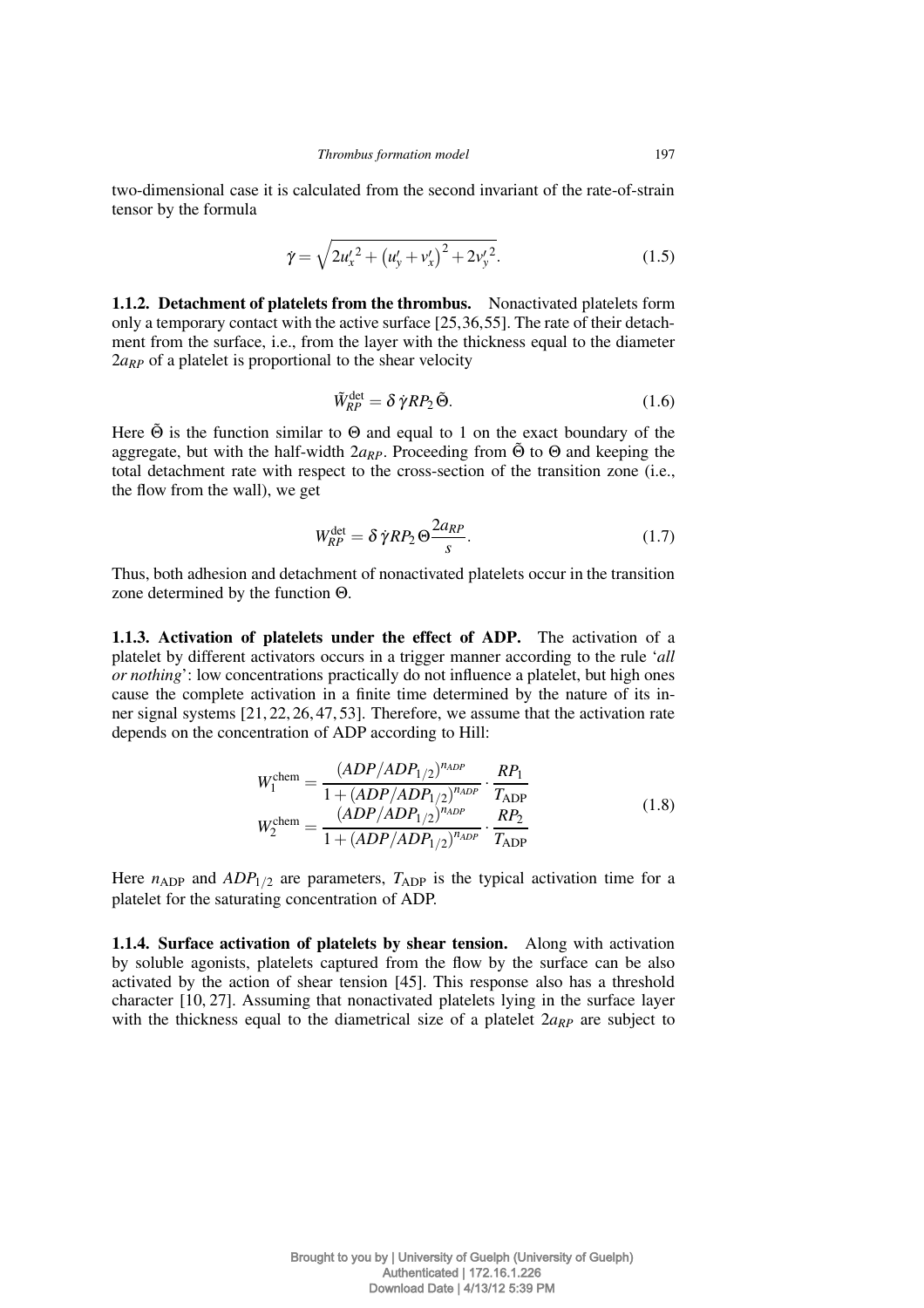shear tension activation, we write its rate in the form

$$
\tilde{W}_2^{\text{stress}} = \frac{(\tau/\tau_{1/2})^{n_{\tau}}}{1 + (\tau/\tau_{1/2})^{n_{\tau}}} \frac{RP_2}{T_{\tau}} \tilde{\Theta}
$$
\n(1.9)

Passing from  $\tilde{\Theta}$  to  $\Theta$  preserving the total activation rate relative to the cross-section of the transition zone, we get

$$
W_2^{\text{stress}} = \frac{(\tau/\tau_{1/2})^{n_{\tau}}}{1 + (\tau/\tau_{1/2})^{n_{\tau}}} \cdot \frac{RP_2}{T_{\tau}} \Theta \frac{2a_{RP}}{s}.
$$
 (1.10)

Thus, shear activation is 'spread' over the width of the whole transition zone. In equations (1.9), (1.10),  $\tau$  is a scalar quantity equal to the magnitude of the stress tensor:

$$
\tau = 0.01\eta \,\gamma. \tag{1.11}
$$

The factor 0.01 is introduced because the viscosity is measured in centipoises.

**1.1.5. Generation of the activator by platelets.** Platelets release ADP from their dense granules in their activation. We use the principle of the description of this process proposed previously in [48]. According to this principle, the rate of ADP production is proportional to the rate of platelets activation:

$$
W_1^{\text{rel}} = W_1^{\text{chem}} \lambda_{\text{ADP}}
$$
  
\n
$$
W_2^{\text{rel}} = (W_2^{\text{chem}} + W_2^{\text{stress}}) \lambda_{\text{ADP}}.
$$
\n(1.12)

Here  $\lambda_{ADP}$  is the quantity of ADP released from a single platelet. The ADP hydrolysis rate in the blood is equal to

$$
W_{\text{ADP}}^{\text{hydr}} = \frac{V_m^{\text{hydr, ADP}} ADP}{K_m^{\text{hydr, ADP}} + ADP}.
$$
\n(1.13)

### **1.2. Growth of a thrombocyte aggregate**

In this paper we consider a quasi-two-dimensional formulation of the problem (see Fig. 2A), but the model can be directly extended to the three-dimensional case. The flow domain in our study was the rectangle  $[-L_1 \le x \le L_2] \times [0 \le y \le L_3]$ . The pressure value  $p_0$  at the input was chosen so that at the initial time moment (in the absence of the thrombocyte aggregate) the near-wall shear rate was equal to the given value  $\dot{\gamma}_{w,0}$ :

$$
p_0 = 2\dot{\gamma}_{w,0}\eta \frac{L_1 + L_2}{L_3} \tag{1.14}
$$

where  $\eta$  is the viscosity of blood. In order to trace the motion of the aggregate's boundary, the level set approach (LSA) has been used. In this method, the sharp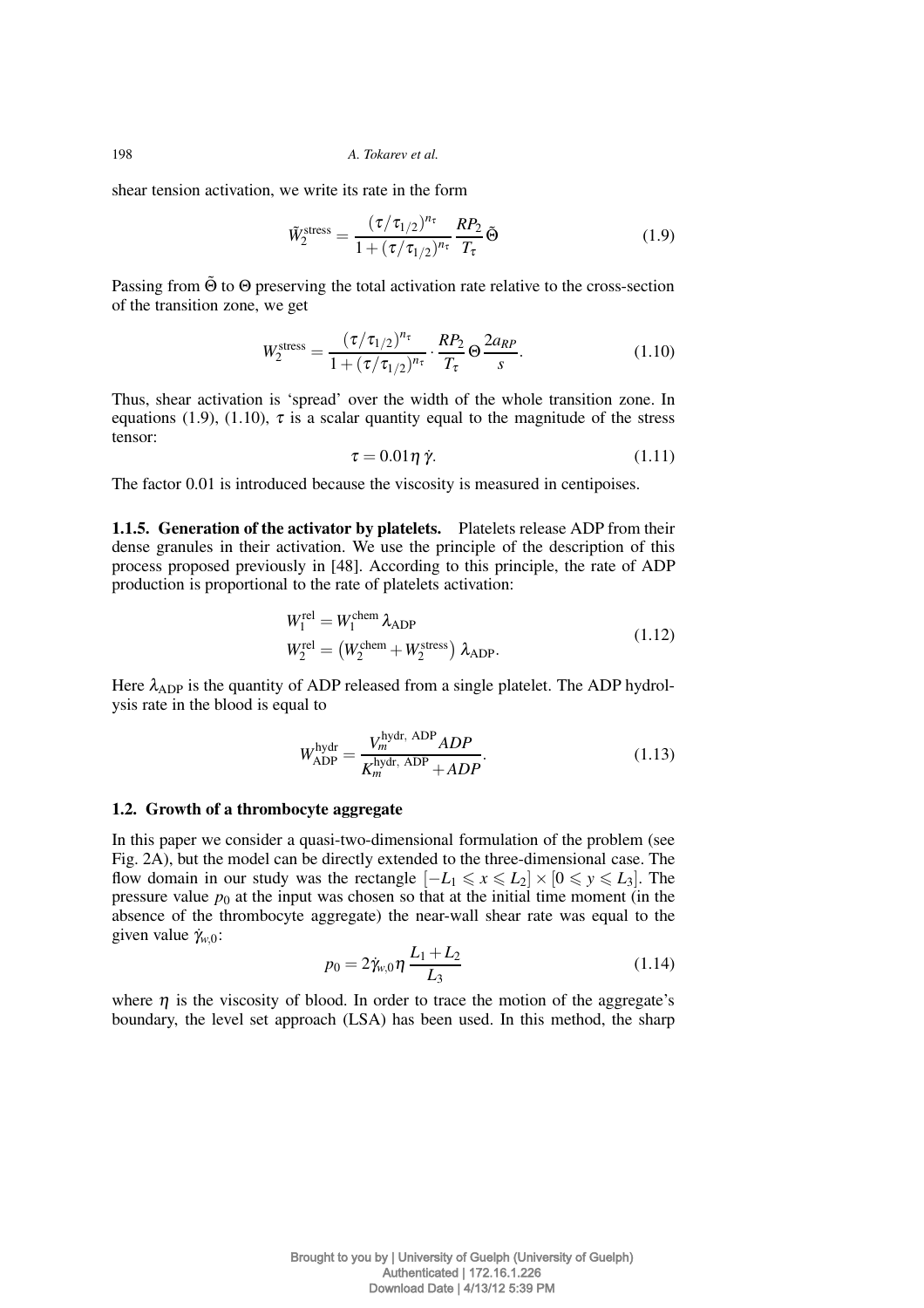

**Figure 2.** Calculation domain (A) and computational grid (B). All variables except for  $\varphi$  are determined in the upper rectangle  $[-L_1 \le x \le L_2] \times [0 \le y \le L_3]$ . The position  $x = -L_1$  corresponds to the inlet,  $x = L_2$  corresponds to the outlet, the values  $y = 0$  and  $y = L_3$  correspond to the walls impermeable to the flow. The function  $\varphi$  was defined in both rectangles  $-L_4 \leq y \leq L_3$ . The curve lines on the panel A are zero-level lines of the function  $\varphi$  and indicate the exact boundary of the thrombus at the beginning and at the end of a typical calculation.

boundary of the domain, where a jump of the physical properties of the medium occurs, is replaced by the transition zone of their continuous variation. The width *s* of this zone must be greater than the mesh size and much less than the typical size of the adjacent domains. In our case the mesh size in the thrombus zone was  $1\div 2$   $\mu$ *m*, the width of the flow was 50  $\mu$ *m*, the diametrical size of the aggregate was 10÷40 <sup>µ</sup>*m*. Therefore, the admissible width of the transition zone was about  $2 \div 5$   $\mu$ m. Since the aggregate actually grows by capturing separate platelets whose diametrical size is of the order  $2a_P = 2.4 \mu m$  and this growth is inhomogeneous over its surface, the boundary of the thrombus principally has a thickness not less that several micrometers. In the calculations the width *s* of the transition zone was taken equal to 2.5  $\mu$ m. Below we describe the implementation of LSA in the model of platelets aggregation.

In order to identify the spatial domains forming the aggregate and the blood flow zone, we used the indicator function  $\varphi$ ; its negative value means that a point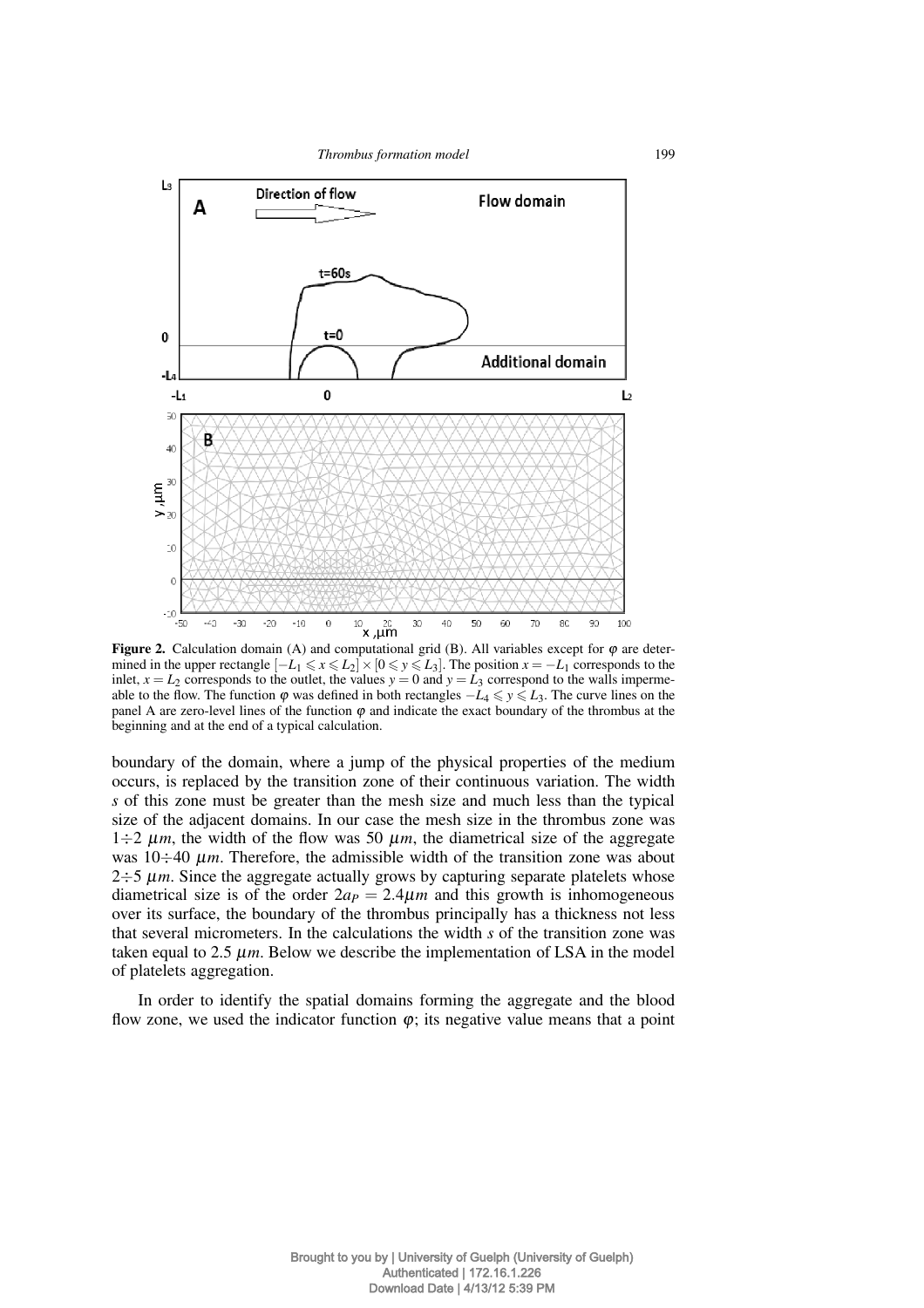

**Figure 3.** Structure of the transition zone. The distribution of adhesion, detachment, and shear activation processes is done according to the zone  $-s < \varphi < s$  (where  $\Theta(\varphi) > 0$ ). The aggregate resists the flow in the zone  $\varphi < -s$  (where  $R(\varphi) > 0$ ). This spatial distribution allows us to calculate correctly the shear rate in the zone of adhesion, i.e., in the zone  $-s < \varphi < s$ .

belongs to the aggregate, and a positive value corresponds to the blood flow. The line of zero level of  $\varphi$  (where  $\varphi = 0$ ) is called the exact boundary of the aggregate. The value  $|\phi|$  indicates the distance from a given point of the surface, because in the process of calculation we try to keep  $|\nabla \varphi|$  close to 1 in the transition zone and in its neighbourhood. This allows us to obtain easily the function  $\Theta$  identifying the transition zone as the domain where  $\Theta(\varphi) \geq 0$ :

$$
\Theta(\varphi) = H\left(\varphi + \frac{s}{2}, \frac{s}{2}\right) \cdot H\left(-\varphi + \frac{s}{2}, \frac{s}{2}\right). \tag{1.15}
$$

Here the smoothed Heaviside function  $H(r,r_0)$  serves as the trigger function *H* smoothly varying from 0 to 1 in the interval  $-r_0 < r < r_0$ . Therefore,  $\Theta(\varphi) = 0$ for  $|\phi| \geq s$  and it is smoothly increased up to  $\Theta(0) = 1$  when  $\phi$  approaches 0 (see Fig. 3). For  $|\nabla \varphi| = 1$  the dependence of  $\Theta$  on the coordinate in the direction transversal to the surface,  $\Theta(r)$ , has a peak form with the width of the base equal to 2*s*, the half-width (width at the half-height) equal to *s*, and the area *s*. For  $s \rightarrow 0$  we have  $\Theta(r)/s \rightarrow \delta(r)$ .

The adhesion of each platelet changes the position of the boundary by the distance equal to the size of a platelet. The consideration of the balance of the number of platelets in the boundary layer easily implies that the velocity of the boundary is equal to

$$
w = \left(W_{RP}^{\text{adh}} - W_{RP}^{\text{det}} + W_{AP}^{\text{adh}}\right) \frac{s}{P_m}.\tag{1.16}
$$

The motion of the boundary occurs in the normal direction to it, which is determined in LSA as

$$
\bar{n} = \frac{\nabla \varphi}{|\nabla \varphi|}.
$$
\n(1.17)

The boundary velocity vector equals

$$
\bar{w} = w\bar{n}.\tag{1.18}
$$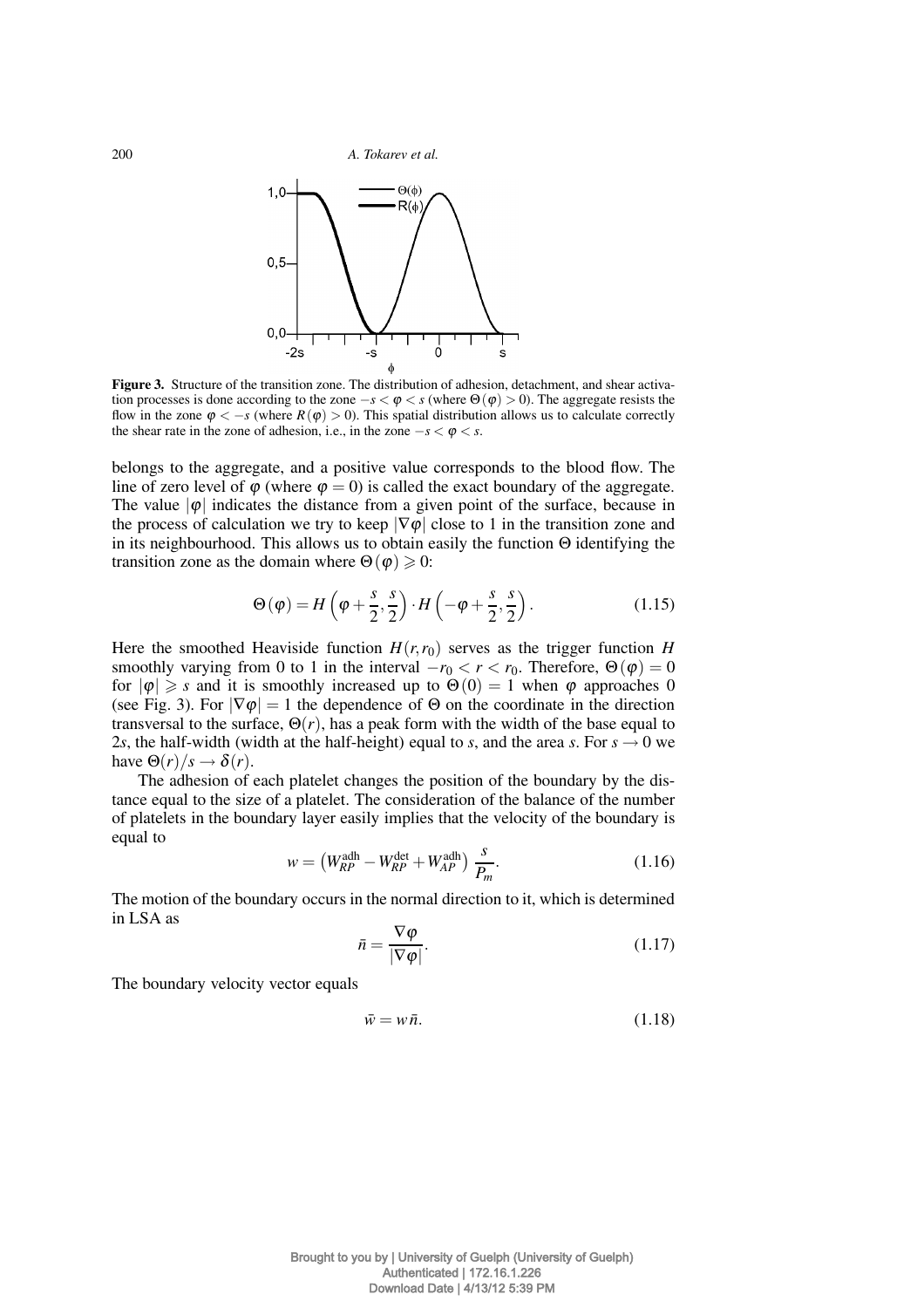In accordance with the LSA, in order to provide the motion of the boundary at this velocity, we have to solve the following convection equation, which is the Hamilton–Jacobi equation:

$$
\frac{\partial \varphi}{\partial t} + \bar{w} \nabla \varphi = 0. \tag{1.19}
$$

Taking into account equations (1.17) and (1.18), we have

$$
\frac{\partial \varphi}{\partial t} + w |\nabla \varphi| = 0. \tag{1.20}
$$

The diffusion and source terms are added to the right-hand side of (1.20) to stabilize the numerical solution of this equation and keep  $|\nabla \varphi|$  close to 1:

$$
\frac{\partial \varphi}{\partial t} + w |\nabla \varphi| = (\lambda \Delta \varphi + \beta S(\varphi) (1 - |\nabla \varphi|)) \frac{\langle w \rangle}{w_0}
$$
(1.21)

where  $S(\varphi)$  is a continuous analogue of the function sign( $\varphi$ ):

$$
S(\varphi) = \frac{\varphi}{\sqrt{\varphi^2 + (4s)^2}}.\tag{1.22}
$$

The whole right-hand side of equation (1.21) is proportional to the mean velocity  $\langle w \rangle$  of the boundary motion in order not to outweigh the convective term at the left-hand side of the equation. The parameters  $\beta$  and  $\lambda$  are chosen the minimum possible. The value  $\lambda$  should be of the order of the product of the boundary motion velocity and the mesh size. Since the thrombus growth rate in an arteriole is of order 1 μm/s and the mesh size is 2–4 μm, the base value of λ was 2 μm<sup>2</sup>/s. The value of β was taken minimal, so that the value of  $|\nabla \varphi|$  be close to 1 in the whole transition zone during the total calculation time.

For all boundaries of the computational domain of blood flow except for the lower one ( $y = 0$ ), the boundary condition for  $\varphi$  was specified in the form

$$
\bar{n} \cdot \nabla \varphi = 0. \tag{1.23}
$$

The conditions on the boundaries positioned far from the transition zone ( $-s < \varphi <$ *s*) have a weak effect on the motion of the line  $\varphi = 0$ . However, this is not so for the boundary  $y = 0$ , because the line  $\varphi = 0$  always crosses it. Therefore, the domain of definition of the function  $\varphi(x, y)$  is extended to the additional rectangular domain having the width  $L_4$  and adjacent to the lower boundary (see Fig. 2). The boundary  $y = 0$  becomes internal for equation (1.21) and does not now require any boundary condition. The conditions on the outer boundaries of the additional domain had form (1.23). The transfer velocity of the level function in the additional domain ( $y < 0$ ) was equal to the value calculated on the boundary  $y = 0$  for the same coordinate *x*.

> Brought to you by | University of Guelph (University of Guelph) Authenticated | 172.16.1.226

Download Date | 4/13/12 5:39 PM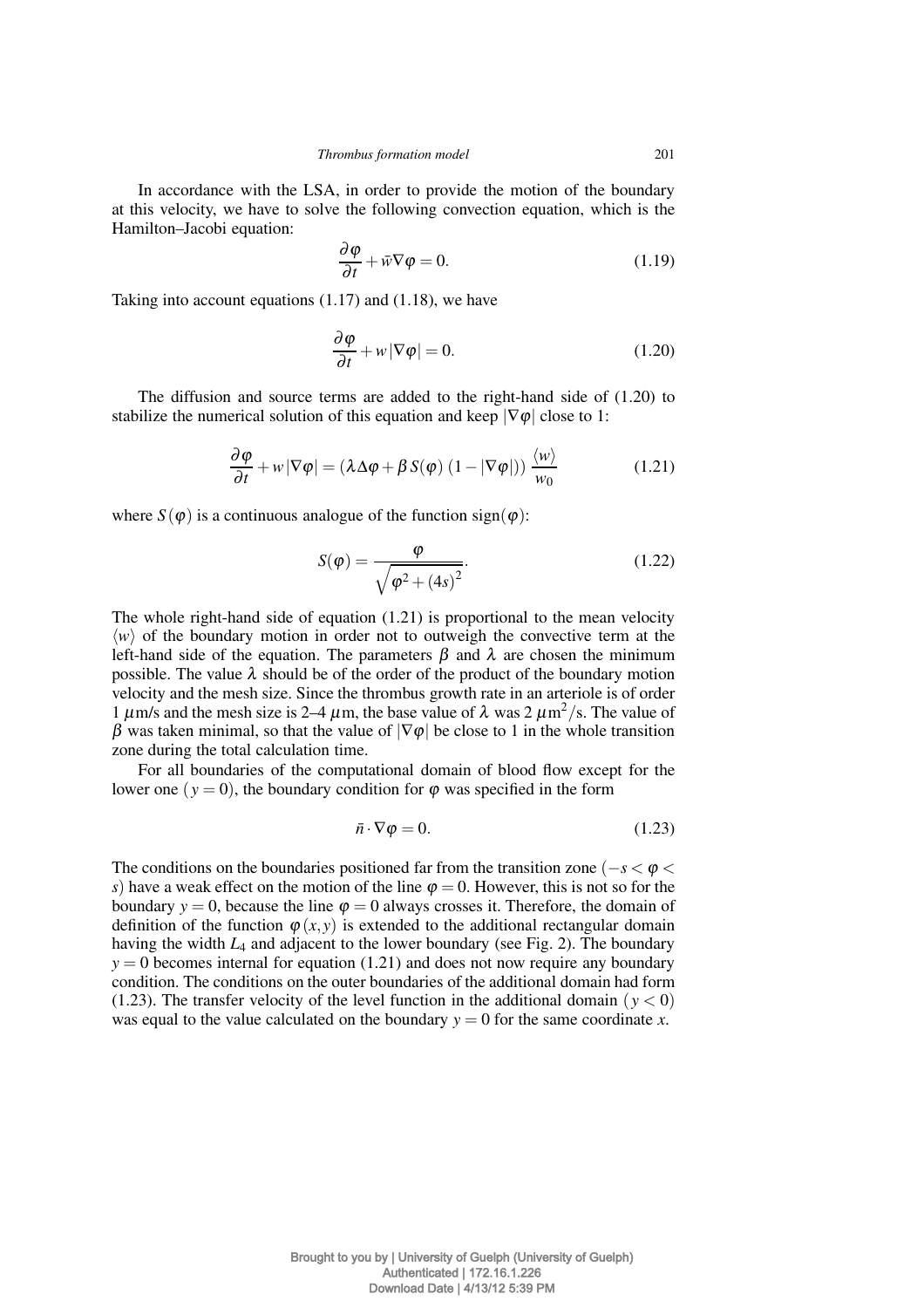In order to take into account the resistance of the aggregate to the flow, we added into the right-had side of the Navier–Stokes equations the term of the volume density of the force acting on the plasma filtered through it:

$$
\bar{F} = -\frac{\eta_P}{K_D} \bar{u}R. \tag{1.24}
$$

The domain of resistance of the aggregate to the flow was determined by the function  $R$  equal to 0 outside the aggregate and to 1 inside of it (see Fig. 3):

$$
R(x, y) = H(-\varphi - 1.5s, 0.5s). \tag{1.25}
$$

The coefficient of permeability in the sense of Darsy  $K_D$  was estimated under the assumption that the plasma is filtered trough the aggregate via cylindrical channels (viscosities  $\eta_P$ ) and the profile of its velocity in each channel is parabolic. If the concentration of platelets in the aggregate is  $P_m$ , then a single platelet occupies approximately  $l = 1/\sqrt[3]{P_m}$  of the channel's length. The resistance force to the fluid flow on a part of a channel of the length *l* and the diameter *d* is equal to

$$
\bar{F}_1 = -\bar{\tau}_w(u, d) \pi dl = -8\pi \eta_P \bar{u}l \qquad (1.26)
$$

where  $\tau_w(u, d)$  is the near-wall shear velocity in the channel, *u* is the mean plasma velocity in the channel equal to the macroscopic filtration rate. Therefore, inside the aggregate we have

$$
\bar{F} \approx \bar{F}_1 P_m = -8\pi \eta_P \bar{u} P_m^{2/3} \tag{1.27}
$$

which gives

$$
K_D \approx \frac{1}{8\pi P_m^{2/3}}.\tag{1.28}
$$

The growth kinetics of the aggregate is characterized in the model by the two following parameters: the total number of platelets in the aggregate (per unit thickness in the direction perpendicular to the plane *xy*), platelet/ $\mu$ m,

$$
P_2(t) = \iint (RP_2 + AP_2) dxdy \qquad (1.29)
$$

and the area of its cross-section by the plane *xy* ('two-dimensional volume', i.e., the equivalent of the volume of a three-dimensional object),  $\mu$ m<sup>2</sup>,

$$
A(t) = \iint (\varphi < 0) \, \mathrm{d}x \mathrm{d}y. \tag{1.30}
$$

The integration was performed over the whole blood flow domain ( $y \ge 0$ ). We got  $A(t) \approx P_2(t)/P_m$  in all the calculations.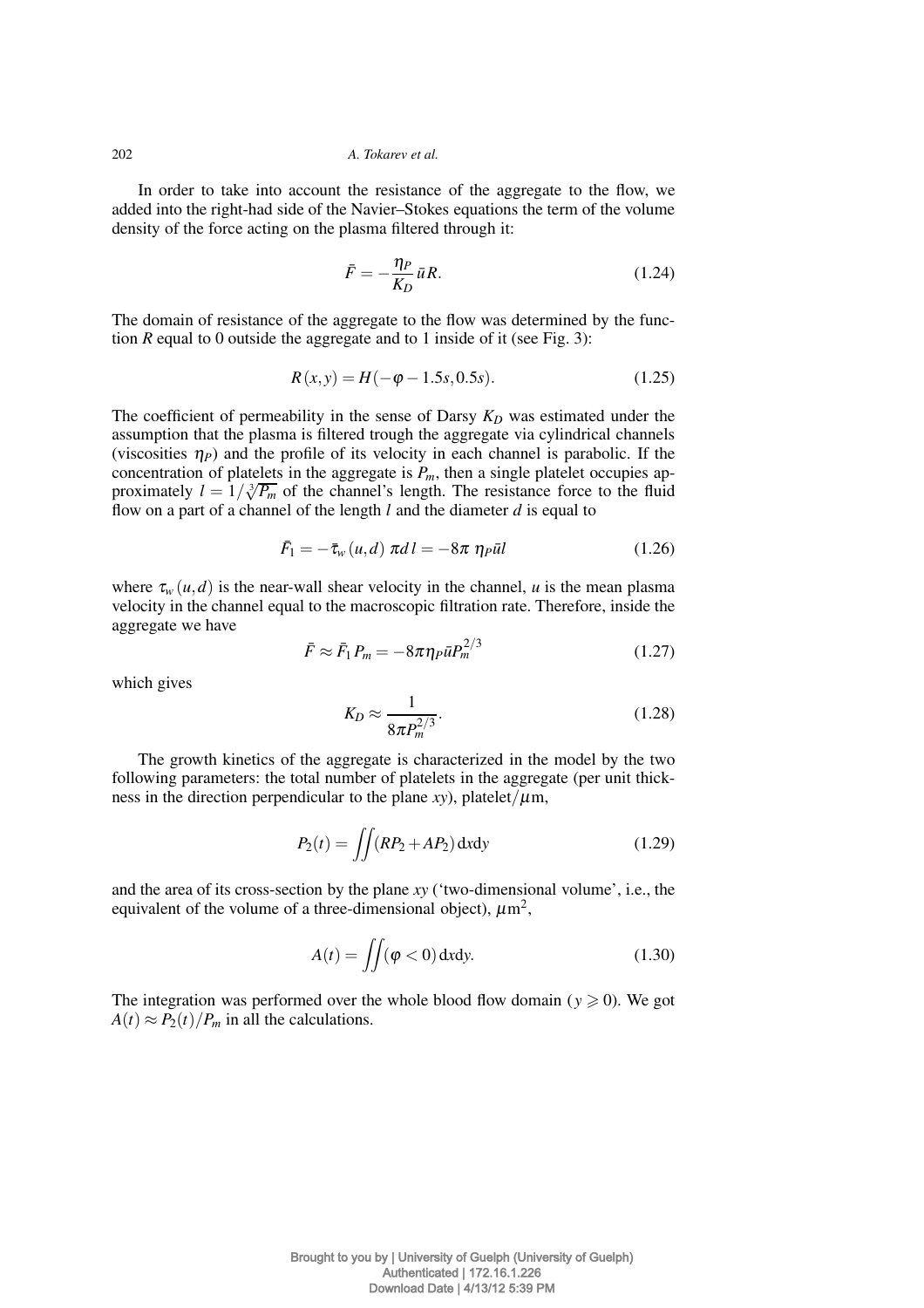#### **1.3. Transport of erythrocytes and platelets**

The blood was considered as a one-phase fluid with the constant density and viscosity (we neglected the difference in the densities of erythrocytes and the plasma because it is ∼ 7% [34], and also the non-Newton properties of blood, because they become evident only for shear velocities  $\sim 50 \text{ s}^{-1}$  and lower [9,24], whereas the typical shear velocities in microcirculation vessels are  $(1 \div 2) \times 10^3$  s<sup>-1</sup> [27]). Therefore, the rate of convection of free erythrocytes and free platelets was assumed to be equal to the velocity of the medium. The platelets fixed in the aggregate were assumed to be motionless.

The shear-induced diffusion coefficients of erythrocytes and platelets moving in the flow are close or equal to each other (see [23, 57]). They were calculated from an analytical approximation of the results of a series of experimental measurements [57] as

$$
D_{ZC} = kR_{RBC}^2 \frac{\dot{\gamma}_{w,0}}{2} \Phi_0 (1 - \Phi_0)^n.
$$
 (1.31)

Here  $R_{RBC}$  is the main radius of an erythrocyte,  $\dot{\gamma}_{w,0}/2$  is the mean shear velocity,  $\Phi_0$  is the volume fraction of erythrocytes at the inflow (inflow hematocrit/100%),  $kR_{RBC}^2 = 2.646 \mu \text{m}^2, n = 0.8.$ 

The distribution of erythrocytes across the blood flow is inhomogeneous: their volume portion is almost zero near the wall and is maximal on the axis of the flow. In a rectilinear flow this distribution has the form [50, 51]

$$
\Phi_{RBC,0}(y) = \Phi_{RBC,m} \left[ 1 - \exp(a - b\Phi_{RBC,m}) + \exp\left(a - b\Phi_{RBC,m} \frac{4y(L_3 - y)}{L_3^2}\right) \right]^{-1}
$$
  

$$
\Phi_{RBC,m} = \frac{1.45\Phi_0}{0.5 + \Phi_0}
$$
(1.32)

where  $\Phi_{RBC,m}$  is the volume portion on the axis of the flow,  $a = 3.5$  and  $b = 9$  are constants. This formula was used for the determination of the initial and input distributions of erythrocytes. In order to support this inhomogeneity of the distribution and impermeability of erythrocytes into the thrombocyte aggregate, their dispersive flow was specified in the form

$$
\bar{J}_{RBC}^D = -D\nabla\Phi_{RBC} + (1 - \Theta)D\Phi_{RBC}\nabla\ln\Phi_a^{RBC}
$$
\n(1.33)

where

$$
\Phi_a^{RBC} = \Phi_{RBC,0}(y) \exp \left[-4R(\varphi)\right].
$$

Equation (1.33) gives  $\Phi_{RBC}(x, y) \sim \Phi_a^{RBC}(x, y)$  in the stationary mode. In order to balance the concentration of erythrocytes across the transition zone, the factor  $(1–Θ)$  was added into equation (1.33) and an artificial flow was added into transport equation (A6), which was directed perpendicular to the transition zone and was nonzero only in that zone:

$$
\bar{J}_{RBC}^{\Theta} = \Theta \cdot (-100D \nabla \Phi_{RBC}, \bar{n}) \cdot \bar{n}.
$$
 (1.34)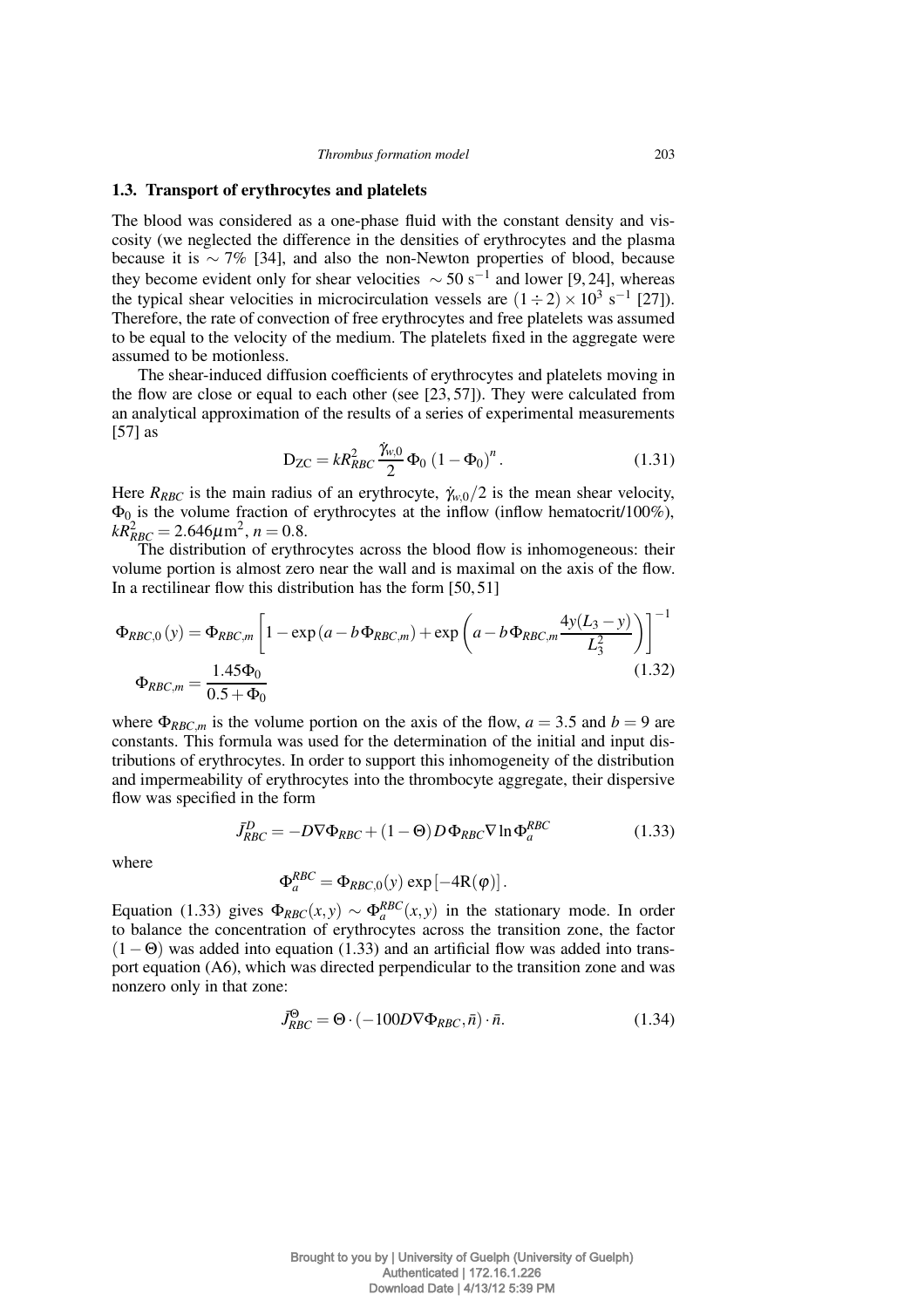The boundary condition on the walls of the vessel and at the outflow has the form  $\bar{n}_{\text{bound}} \left( \bar{J}_{RBC}^D + \bar{J}_{RBC}^{\Theta} \right) = 0.$ 

The distribution of platelets across the flow is also inhomogeneous, they are displaced by erythrocytes from the centre of the flow to the walls. The local portion of the volume available for platelets is generally determined by the volume portion of erythrocytes [13,50]. It is approximately equal to exp[−2Φ*RBC* (1+2Φ*RBC*)] [50]. In order to prevent the penetration of platelets carried by the blood flow into the thrombus deeper than the transition zone, this expression was multiplied by the following function quickly decreasing for  $\varphi < -s$ :

$$
\Phi_a^P = \exp\left[-2\Phi_{RBC}(1+2\Phi_{RBC})\right] \exp\left[-4R(\varphi)\right].\tag{1.35}
$$

The flows of platelets had the form

$$
\begin{aligned}\n\bar{J}_{RP1}^D &= -D\nabla R P_1 + (1 - \Theta)D \cdot R P_1 \cdot \nabla \ln \Phi_a^P \\
\bar{J}_{AP1}^D &= -D\nabla A P_1 + (1 - \Theta)D \cdot A P_1 \cdot \nabla \ln \Phi_a^P.\n\end{aligned} \tag{1.36}
$$

The initial and input distribution of nonactivated platelets were specified proportional to the initial profile of  $\Phi_a$  [50]:

$$
RP_1(y)_{t=0} = P_0 \frac{\Phi_a^P(\Phi_{RBC,0}(y))}{\bar{\Phi}_a^P}
$$
\n(1.37)

where  $P_0$  is the mean concentration of platelets in the blood,  $\bar{\Phi}_a^P$  is the mean volume portion accessible for platelets in the cross-section of the vessel. In order to balance the concentration of platelets across the transition zone, we introduced the factor  $(1-\Theta)$  into the right-hand side of equation (1.36) and add the following artificial flows into transport equations  $(A1)$ – $(A4)$ :

$$
\bar{J}_{RP1}^{\Theta} = (-(100D + 100D_{\text{adh}}) \nabla RP_1, \bar{n}) \,\bar{n} \Theta
$$
\n
$$
\bar{J}_{AP1}^{\Theta} = (-(100D + 100D_{\text{adh}}) \nabla AP_1, \bar{n}) \,\bar{n} \Theta
$$
\n(1.38)

The coefficients 100*D* and 100*D*<sub>adh</sub> are taken to balance the gradients created by flows  $(1.36)$  and the adhesion of platelets, respectively, over the transition zone. Here  $D_{\text{adh}} = (2s)^2/(2t_{\text{adh}})$ ,  $t_{\text{adh}} \sim (\alpha K \gamma \Phi_{RBC}/s)^{-1}$  is the typical adhesion time (see equations (1.1), (1.4)). The boundary conditions for platelets on the walls of the vessel and at the outflow had the form  $\bar{n}_{\text{bound}} \left( J_P^D + J_P^{\Theta} \right) = 0$ .

### **1.4. Numerical methods**

The equations of the model (see Appendix A) was solved by the package COM-SOL Multiphysics 3.4 using the finite element method with second-order Lagrange elements for the function  $\varphi$  and concentrations of platelets and ADP. Solving the Navier–Stokes equations, we used second-order elements for the velocities and linear ones for the pressure. The computation grid is shown in Fig. 2B. The accuracy of calculations was 1%.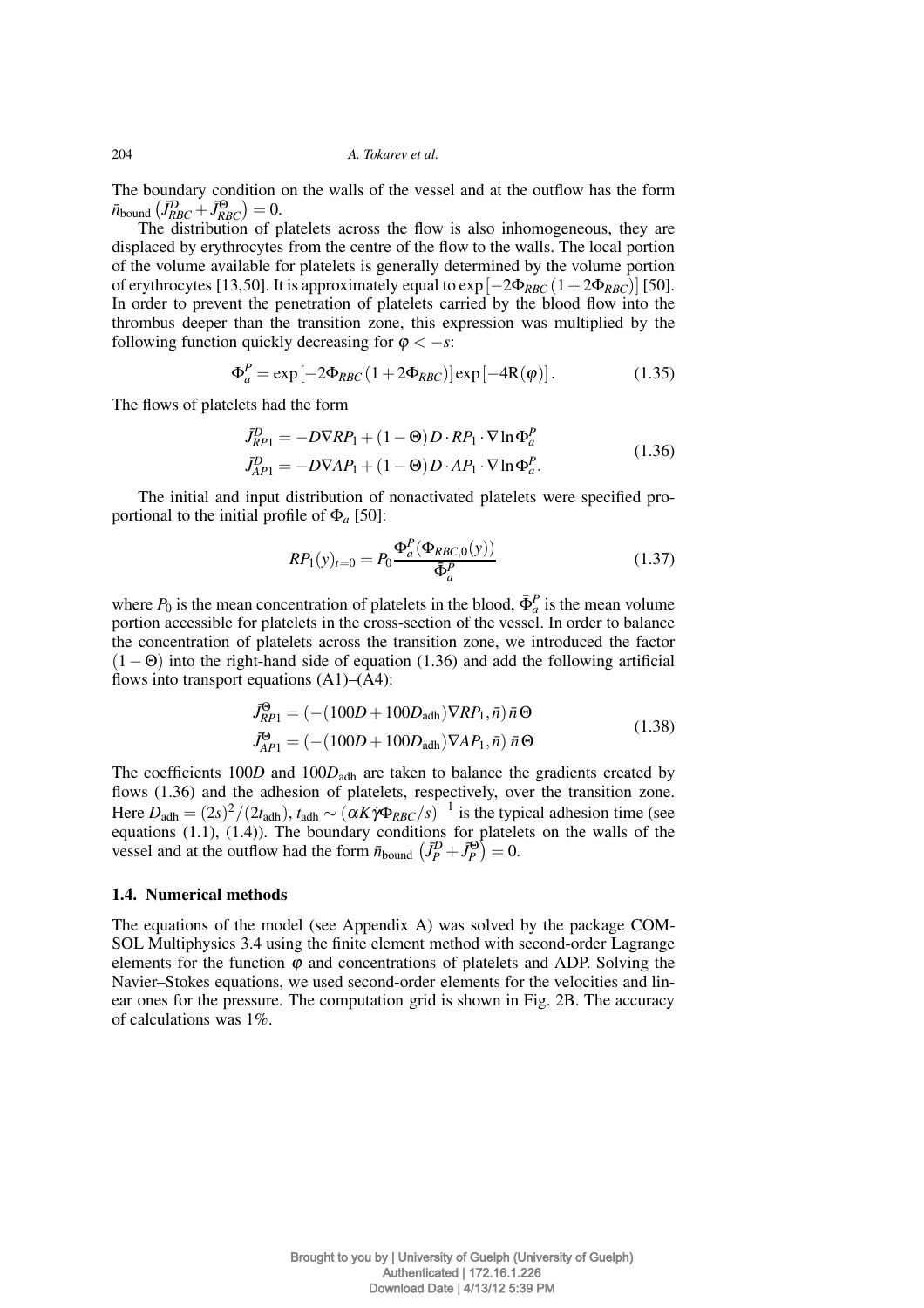# **2. Results**

### **2.1. General pattern of the growth of a thrombus in a blood flow**

For the sake of simplicity, in this paper we take into account only the basic soluble activator of platelets, ADP, because the other activators (thrombin and thromboxane  $A_2$ ) are considered similarly [20, 29, 48]. Therefore, we have used the results of [3] for a direct comparison with the experiment. In this paper, the growth of a thrombus was activated by an injection of ADP into the wall of a venule of the cheek pouch of a hamster. The typical results of the calculations simulating these experiments are presented in Fig. 4B (Fig. 4A corresponds to  $t = 0$ ). The gradations of grey indicate the total concentration of aggregated platelets. It is seen that the thrombus is formed locally near the activation place. In the course of time, its growth spreads in all directions with the increasing downstream tendency due to the drift of the activator caused by the flow. This character of the growth is in accordance with the experimental data *in vivo* both in the statement of [3] (panel C) and in the laser model of the thrombosis of mice [18] (panel D).

The lines in Figs. 4A and 4B indicate the 'blurred' (distributed) boundary of the aggregate, the levels  $-s$ , 0, and *s* of the function  $\varphi$ . The width of the transition zone remained constant and close to 2*s* in the whole process of calculation. The velocity field is shown by the arrows. The flow goes around the growing aggregate, and only slow plasma filtration occurs in the zone  $\varphi < -s$ . These results show that we have succeeded in the solution of the fluid-structure interaction problem under a continuous variation of the size and form of the body resisting the flow, and also indicate that the proposed variant of LSA is well applicable to problems of this kind.

### **2.2. Dependence of the thrombus growth rate on the near-wall shear velocity**

The near-wall shear velocity is the main parameter determining the influence of the flow on the thrombocyte components of hemostasis, because it controls the delivery rate of platelets to the point of adhesion and their detachment by the flow and also the velocity of the convective drift of thrombocyte activators. Therefore, we have studied the influence of shear velocity on the thrombus growth rate in our model. Figure 5A shows the kinetics of accumulation of aggregated platelets for different shear velocities. The increase in the shear velocity causes a proportional increase in the accumulation rate. Beginning with the time moment  $\sim$  20 s, the curves take an exponential form and are straightened in the semilogarithmic coordinates (see Fig. 5B). We had calculated the efficient 'thrombus growth rate constant' from the incline of the linear parts of these curves in the same way as this was done in experimental study [3]. It occurs that the dependence of the efficient growth rate constant on the shear velocity has a sharp maximum positioned in the shear velocity range 50 ÷ 100 s<sup>-1</sup> (see Fig. 5C). These shear velocities correspond to the mean flow velocities  $400 \div 800 \mu \text{m/s}$ . A similar dependence was obtained in the experiment (see Fig. 5D) with the only difference that its form was more sharp and the maximum was localized near  $300 \mu m/s$ .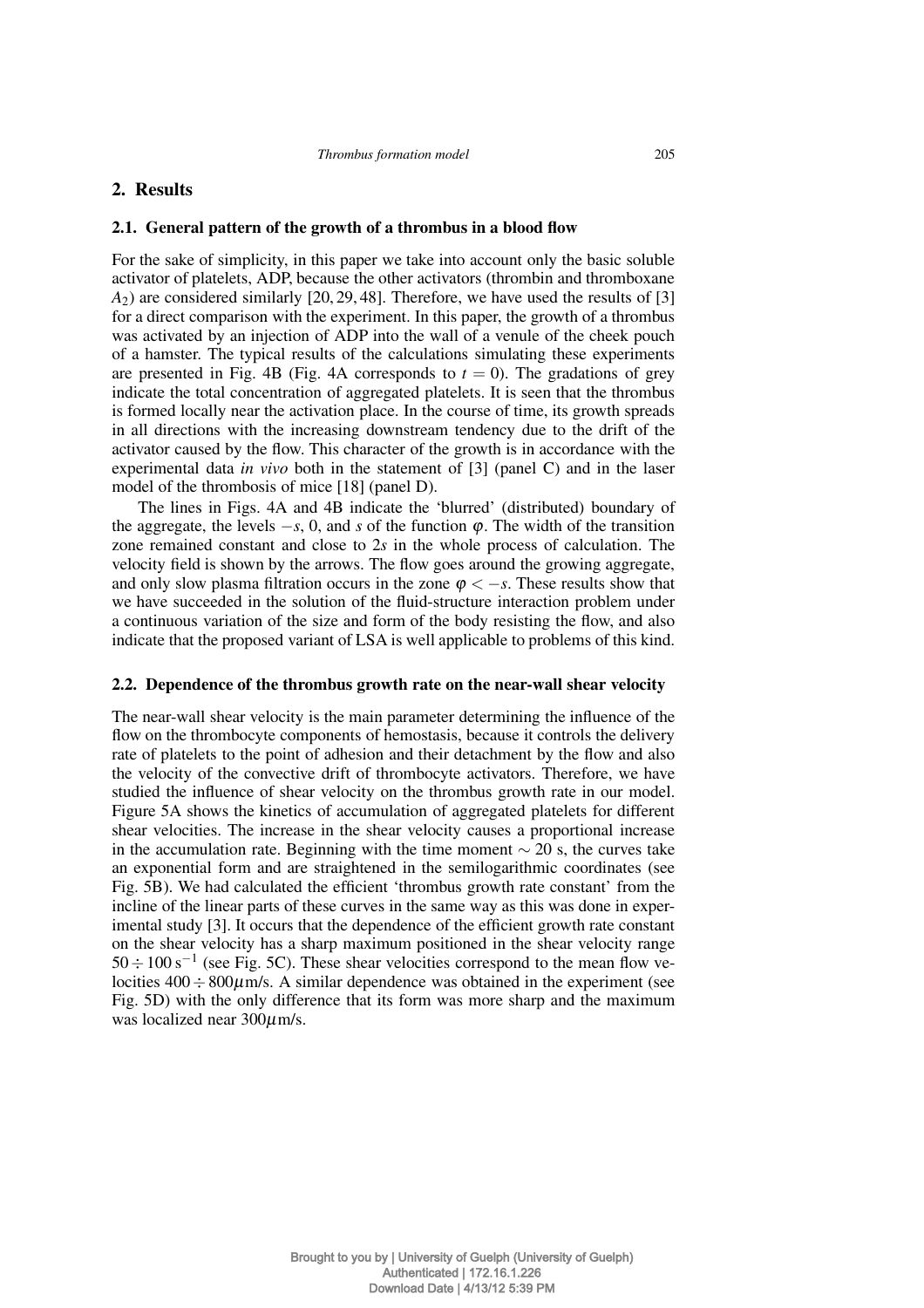

**Figure 4.** Typical pattern of the growth of a thrombocyte thrombus in a blood flow in the model (A,B) and *in vivo* (C,D). (A,B) The total concentration of platelets in the aggregate  $p_2$  (grey), the isolines  $\varphi = -s, 0, s$  (curves), and the flow velocity field (arrows) are shown for the time moments  $t = 0$  (A) and 60 s (B). The near-wall shear velocity is  $800 s^{-1}$ , all other parameters are indicated in Table 1. The black segment on the boundary  $y = 0$  near  $x = 0$  marks the ADP inflow zone. The calculation time was approximately 280 hours. (C) The growth of a thrombus in a venule of the cheek pouch of a hamster  $(d = 40 \div 70 \mu \text{m})$  was initialed by the iontophoretic injection of ADP through a micropipette [3]. (D) The growth of a thrombus in an arteriole of a mouse  $(d = 40 \div 60 \mu m)$  was initiated by injuring the wall by a laser [18]. The arrows in C and D show the direction of the blood flow.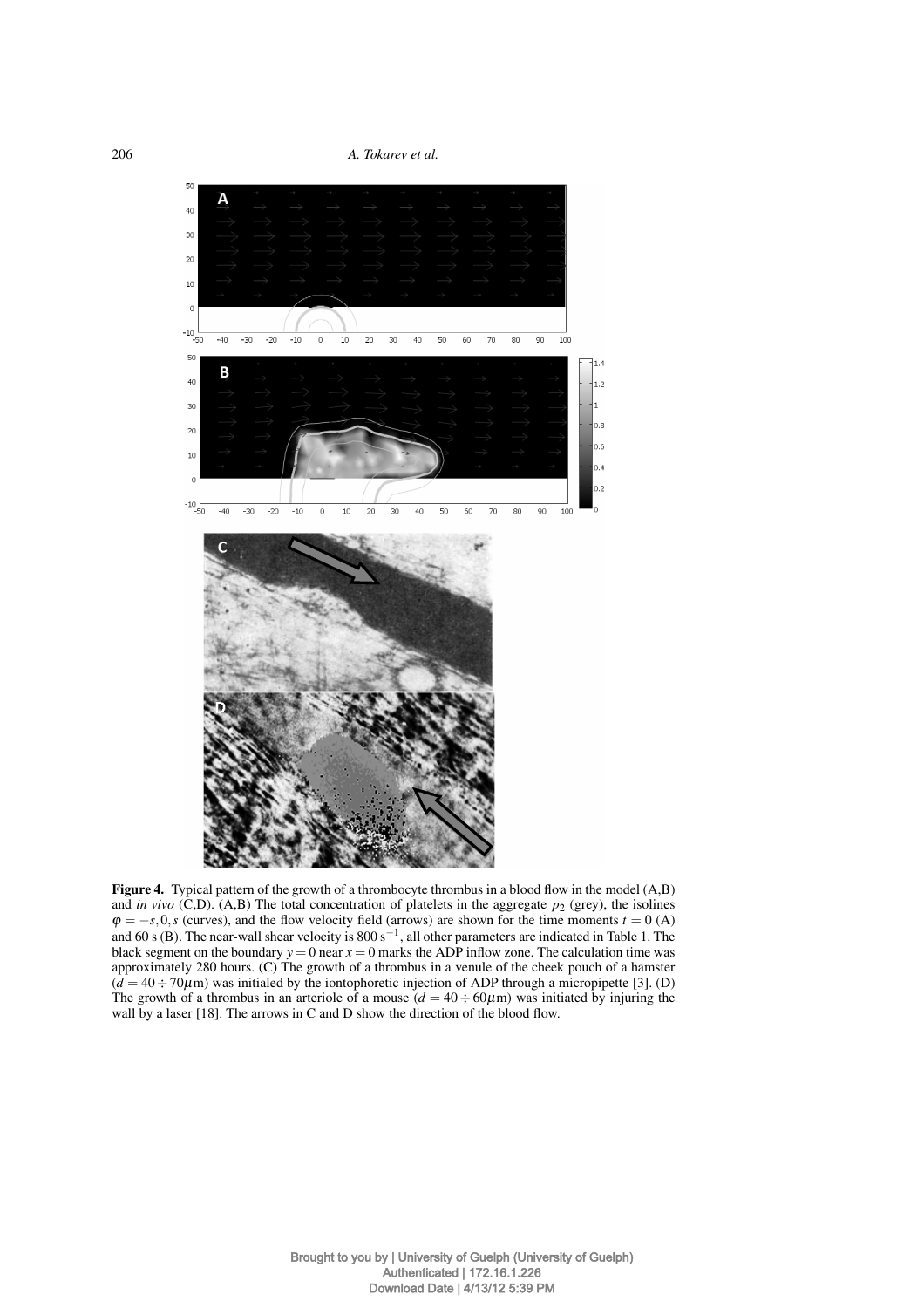

**Figure 5.** Kinetics of the growth of a thrombocyte thrombus. (A,B) The dependence of the total number of platelets in the thrombus on time for different near-wall shear velocities in linear and semilogarithmic coordinates. (C) The thrombus growth rate constant calculated from the incline of the curves from panel B on the period  $t = 20 \div 35$  s. The upper axis is obtained from the lower one by the multiplication by *L*3/6 and is presented for comparison with panel D. (D) The experimental thrombus growth rate constant calculated from the kinetics of its volume [3].

# **3. Conclusion**

The aim of this paper was the development of a continuous PDE-based numerical model of the thrombocyte component of hemostasis taking into account all its basic processes, such as the transport of platelets along and across the blood flow, their adhesion to the injured place of a vascular wall and to the surface of a growing thrombocyte aggregate, the activation, the emission of activators, and the aggregation of platelets. The main difficulty was in the description of the process of the thrombocyte aggregate growth into the blood flow occurring due to the adhesion of platelets carried by the flow. This is caused by the principal nonlocality of the adhesion (a finite size of platelets) and by the necessity to calculate the rate of this process on the moving boundary of the aggregate. Along with the description of all basic processes of the thrombocyte component of the hemostasis, an advantage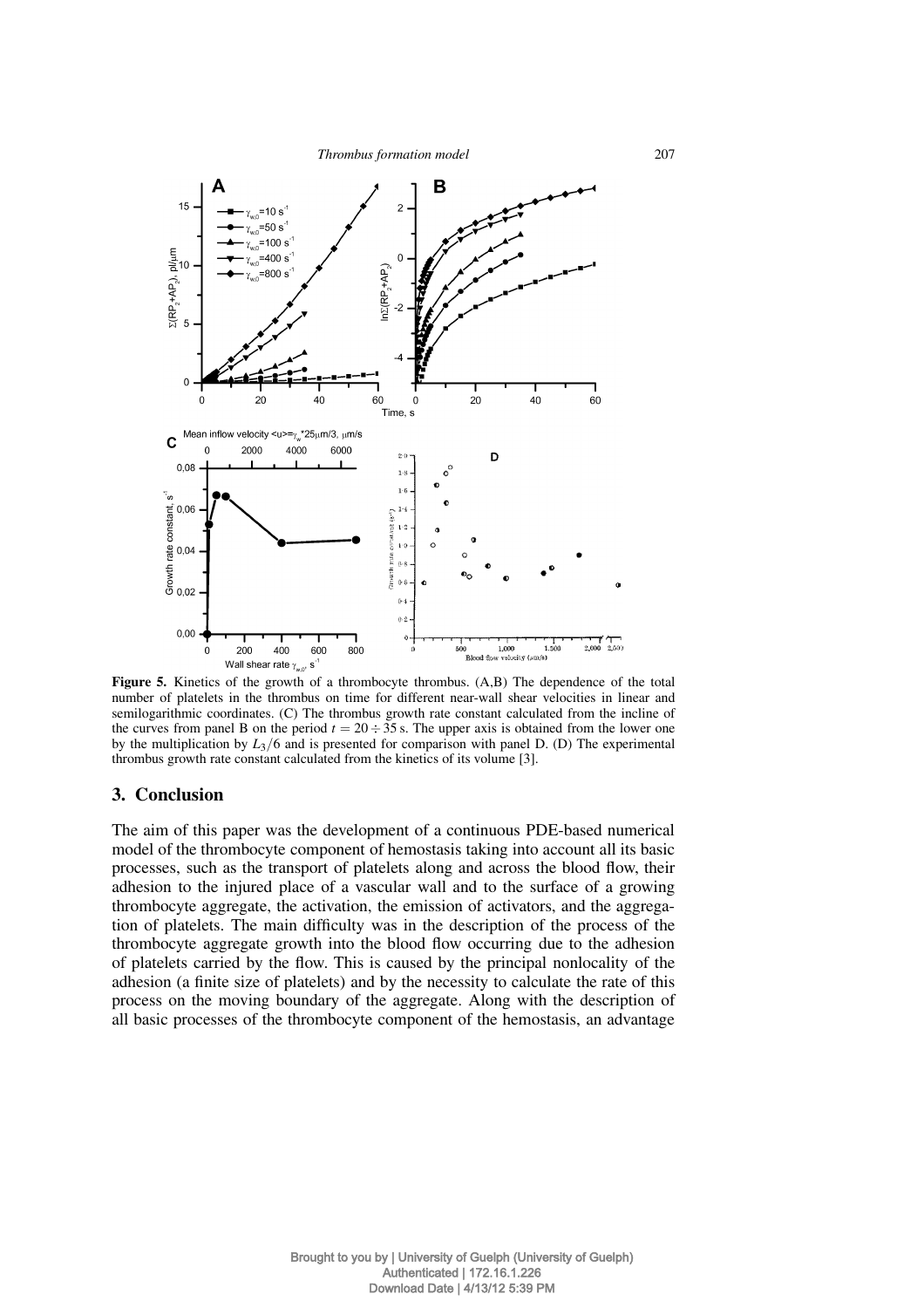of the model constructed here is its flexibility and its ability to be integrated into continuous models of blood flow in domains with a complex geometry and with fixed [4, 14, 30, 42] or moving walls [44, 46, 54], and also for the whole vascular network. A network of vessels can be described by a multiscale model combining (a) one-dimensional flows of the Poiseuille type in regular parts with parallel walls and without obstacles and (b) two-dimensional Navier–Stokes description in the zones of a more complicated geometry: bifurcations and clot formation areas [8, 39]. In addition, this model can be easily supplemented with differential equations describing the action of all the three activators of platelets [20, 29, 48] and the work of the plasma coagulation system [40, 41]. This produces a sufficiently complete quantitative model of hemostasis applicable to the study of its regulation and mechanisms of transitions from normal functioning to a pathologic behaviour, such as hemorrhaging and thrombosis.

This work is a part of the joint French-Russian Programme International de Cooperation Scientifique (PICS CNRS) 'Mathematical modelling of blood diseases'. It was partly supported by the Russian Foundation for Basic Research (09–04–00232, 10–01–91055, and 11–04–00303), by grant 14.740.11.0875 'Multiscale problems: analysis and methods' of the Ministry of Education and Research of the Russian Federation and by SFR MOMAD of the University of Saint Etienne and ENISE (the Ministry of Research and Education of France).

### **Appendix A. Differential equations of the model**

Dimensionality: *t*: s; *x*, *y*:  $\mu$ m; *RP*<sub>1</sub>, *AP*<sub>1</sub>, *RP*<sub>2</sub>,*AP*<sub>2</sub>: platelet/ $\mu$ m<sup>3</sup>; *W<sub>RP</sub>*, *W<sub>AP</sub>*, *W<sub>RP</sub>*, *W<sub>RP</sub>*,  $W_1^{\text{chem}}, W_2^{\text{chem}}, W_2^{\text{stress}}$ : platelet/ $\mu$ m<sup>3</sup>·s;  $J_{RP}^{\text{wall}}, J_{AP}^{\text{wall}}, |J_{RP1}^D|, |J_{RP1}^D|, |J_{AP1}^D|, |J_{AP1}^D|$ : platelet/ $\mu$ m<sup>2</sup>·s; *ADP*: nm;  $W_1^{\text{rel}}$ ,  $W_2^{\text{rel}}$ ,  $W_{\text{ADP}}^{\text{hydr}}$ : nm/s;  $\bar{u}$ :  $\mu$ m/s;  $\dot{\gamma}$ : 1/s;  $\tau$ ,  $p$ : dyne/cm<sup>2</sup>;  $\bar{F}$ :  $\mu$ g/ $\mu$ m<sup>2</sup>·s<sup>2</sup> = 10<sup>-18</sup> N/ $\mu$ m<sup>3</sup>); *P*<sub>2</sub>(*t*): platelet/ $\mu$ m; *A*(*t*) :  $\mu$ m<sup>2</sup>.

Kinetics and transport of platelets:

$$
\frac{\partial}{\partial t}RP_1 + (\bar{u}\nabla)RP_1 = -\nabla \left( \bar{J}_{RP1}^D + \bar{J}_{RP1}^\Theta \right) - \left( W_{RP}^{\text{adh}} - W_{RP}^{\text{det}} + W_1^{\text{chem}} \right) \tag{A1}
$$

$$
\frac{\partial}{\partial t}AP_1 + (\bar{u}\nabla)AP_1 = -\nabla \left( \bar{J}_{AP1}^D + \bar{J}_{AP1}^{\Theta} \right) + \left( W_1^{\text{chem}} - W_{AP}^{\text{adh}} \right) \tag{A2}
$$

$$
\frac{\mathrm{d}}{\mathrm{d}t}RP_2 = \left(W_{RP}^{\text{adh}} - W_{RP}^{\text{det}}\right) - \left(W_2^{\text{chem}} + W_2^{\text{stress}}\right) \tag{A3}
$$

$$
\frac{\mathrm{d}}{\mathrm{d}t}AP_2 = W_2^{\text{chem}} + W_2^{\text{stress}} + W_{AP}^{\text{adh}}
$$
 (A4)

Kinetics and transport of ADP: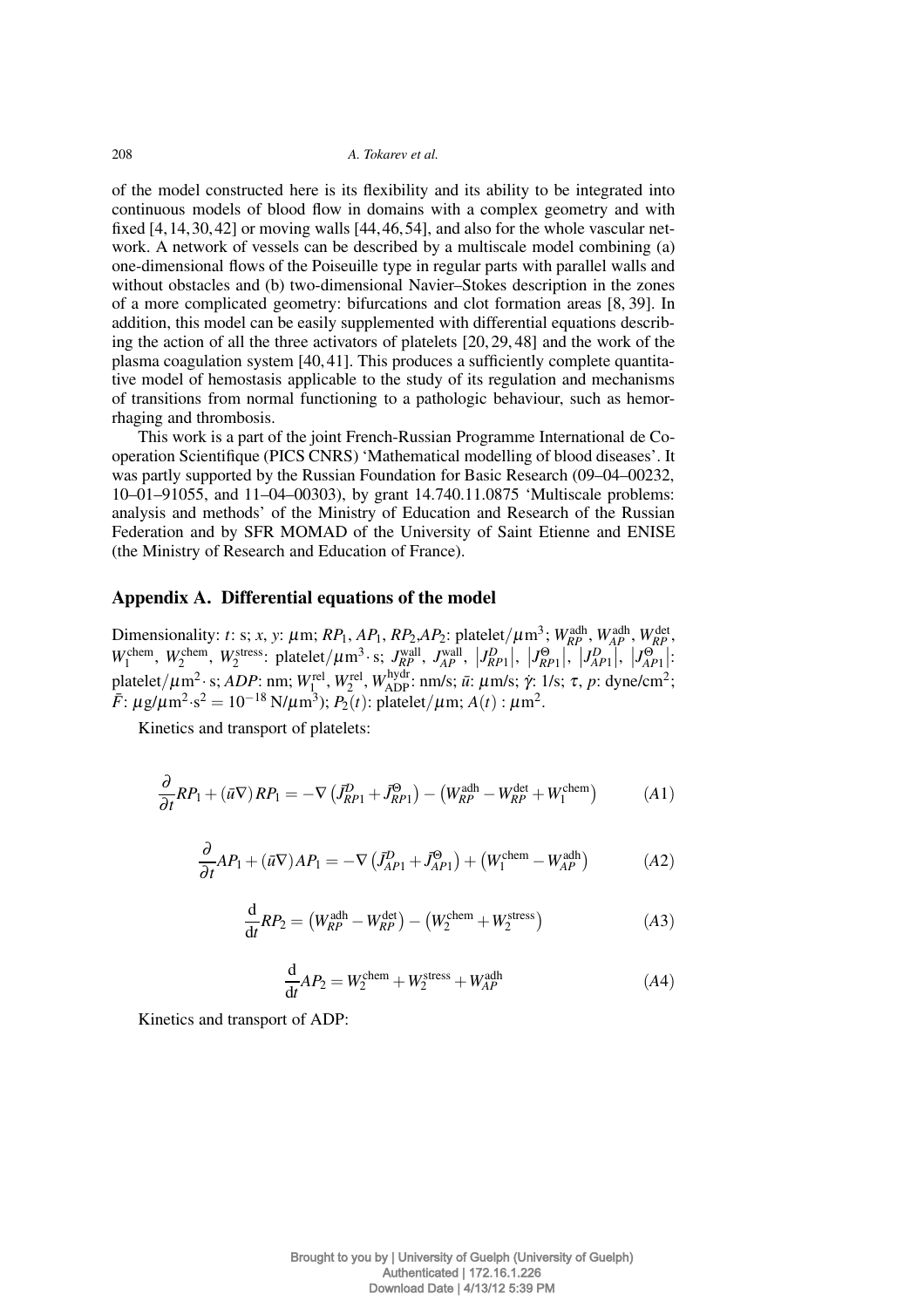*Thrombus formation model* 209

$$
\frac{\partial}{\partial t} ADP + (\bar{u}\nabla) ADP = D_{ADP} \Delta ADP + W_1^{\text{rel}} + W_2^{\text{rel}} - W^{\text{hydr}}.
$$
 (A5)

Transport of erythrocytes:

$$
\frac{\partial}{\partial t}\Phi_{RBC} + (\bar{u}\nabla)\Phi_{RBC} = -\nabla \left( \bar{J}_{RBC}^D + \bar{J}_{RBC}^{\Theta} \right). \tag{A6}
$$

Equations of fluid flow (Navier–Stokes equations):

$$
\nabla \cdot \bar{u} = 0 \tag{A7}
$$

$$
\rho \frac{\partial}{\partial t} \bar{u} + \rho (\bar{u} \nabla) \bar{u} = \nabla \left( -p \bar{\bar{I}} + 2\eta \bar{\bar{S}} \right) + \bar{F}
$$
\n(A8)

$$
\bar{\bar{S}} = \frac{1}{2} \left( \nabla \bar{u} + (\nabla \bar{u})^T \right). \tag{A9}
$$

Motion of aggregate (thrombus) boundary:

$$
\frac{\partial \varphi}{\partial t} + w |\nabla \varphi| = (\lambda \Delta \varphi + \beta \cdot S(\varphi) (1 - |\nabla \varphi|)) \langle w \rangle.
$$
 (A10)

### **References**

- 1. P. A. Aarts, S. A. van den Broek, G. W. Prins, G. D. Kuiken, J. J. Sixma, and R. M. Heethaar, Blood platelets are concentrated near the wall and red blood cells, in the center in flowing blood. *Arteriosclerosis* (1988) **8**, No. 6, 819–824.
- 2. D. Adalsteinsson and J. A. Sethian, A fast level set method for propagating interfaces. *J. Comp. Phys.* (1995) **118**, No. 2, 269–277.
- 3. N. Begent and G. V. Born, Growth rate in vivo of platelet thrombi, produced by iontophoresis of ADP, as a function of mean blood flow velocity. *Nature* (1970) **227**, No. 5261, 926–930.
- 4. D. Bluestein, L. Niu, R. T. Schoephoerster, and M. K. Dewanjee, Steady flow in an aneurysm model: correlation between fluid dynamics and blood platelet deposition. *J. Biomech. Eng.* (1996) **118**, No. 3, 280–286.
- 5. J. P. Bossavy, K. S. Sakariassen, A. Barret, B. Boneu, and Y. Cadroy, A new method for quantifying platelet deposition in flowing native blood in an ex vivo model of human thrombogenesis. *Thromb. Haemost.* (1998) **79**, No. 1, 162–168.
- 6. J. P. Bossavy, K. S. Sakariassen, C. Thalamas, B. Boneu, and Y. Cadroy, Antithrombotic efficacy of the vitamin K antagonist fluindione in a human ex vivo model of arterial thrombosis: effect of anticoagulation level and combination therapy with aspirin. *Arterioscler. Thromb. Vasc. Biol.* (1999) **19**, No. 9, 2269–2275.
- 7. J. P. Bossavy, C. Thalamas, L. Sagnard, A. Barret, K. Sakariassen, B. Boneu, and Y. Cadroy, A double-blind randomized comparison of combined aspirin and ticlopidine therapy versus aspirin or ticlopidine alone on experimental arterial thrombogenesis in humans. *Blood* (1998) **92**, No. 5, 1518–1525.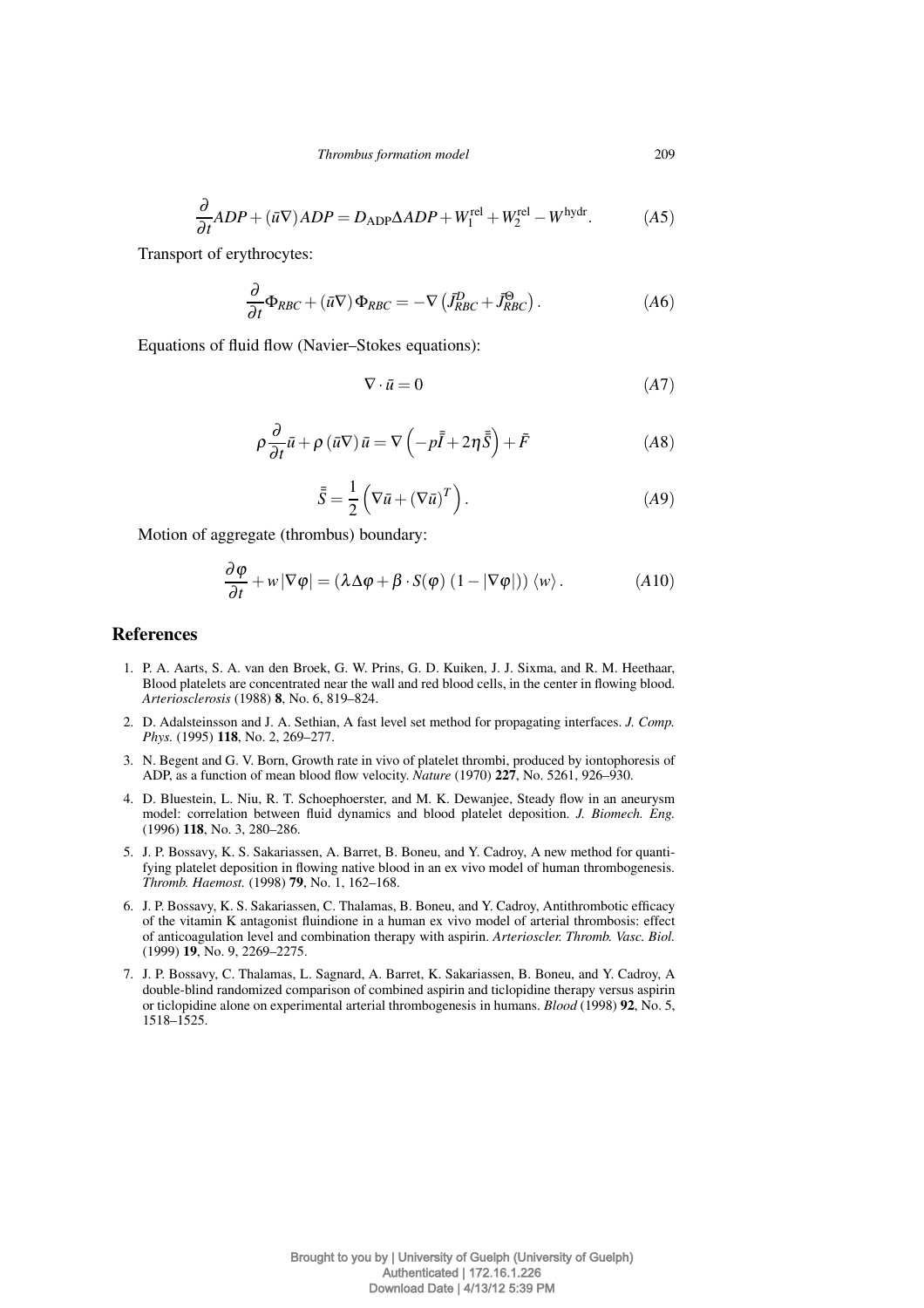- 8. G. Cardone, G. Panasenko, and I. Sirakov, Asymptotic analysis and numerical modelling of mass transport in tubular structure. arXiv: 0910. 5683v2, (2009).
- 9. C. G. Caro, T. J. Pedley, R. C. Schroter, and W. A. Seed, *The Mechanics of the Circulation*. Cambridge Univ. Press, Cambridge–New York, 2012.
- 10. T. W. Chow, J. D. Hellums, J. L. Moake, and M. H. Kroll, Shear stress-induced von Willebrand factor binding to platelet glycoprotein Ib initiates calcium influx associated with aggregation. *Blood* (1992) **80**, No. 1, 113–120.
- 11. S. B. Coade and J. D. Pearson, Metabolism of adenine nucleotides in human blood. *Circ. Res.* (1989) 65, 531–537.
- 12. R. W. Colman, A. W. Clowes, S. Z. Goldhaber, V. J. Marder, and J. N. George, *Hemostasis and Thrombosis-Basic Principles and Clinical Practice*. Lippincott Williams & Wilkins, 2006.
- 13. L. Crowl and A. L. Fogelson, Analysis of mechanisms for platelet near-wall excess under arterial blood flow conditions. *J. Fluid Mech.*, Available on CJO 2006 (2011).
- 14. B. Das, G. Enden, and A. S. Popel, Stratified multiphase model for blood flow in a venular bifurcation. *Annals Biomed. Eng.* (1997) **25**, 135–153.
- 15. T. E. Diller, Comparison of red cell augmented diffusion and platelet transport. *J. Biomech. Eng.* (1988) **110**, No. 2, 161–163.
- 16. E. C. Eckstein and F. Belgacem, Model of platelet transport in flowing blood with drift and diffusion terms. *Biophys. J.* (1991) **60**, No. 1, 53–69.
- 17. E. C. Eckstein, D. L. Bilsker, C. M. Waters, J. S. Kippenhan, and A. W. Tilles, Transport of platelets in flowing blood. *Ann. N.Y. Acad. Sci.* (1987) **516**, 442–452.
- 18. S. Falati, P. Gross, G. Merrill-Skoloff, B. C. Furie, and B. Furie, Real-time in vivo imaging of platelets, tissue factor and fibrin during arterial thrombus formation in the mouse. *Nat. Med.* (2002) **8**, No. 10, 1175–1181.
- 19. A. L. Fogelson and R. D. Guy, Platelet-wall interactions in continuum models of platelet thrombosis: formulation and numerical solution. *Math. Med. Biol.* (2004) **21**, No. 4, 293–334.
- 20. B. J. Folie and L. V. McIntire, Mathematical analysis of mural thrombogenesis. Concentration profiles of platelet-activating agents and effects of viscous shear flow. *Biophys. J.* (1989) **56**, No. 6, 1121–1141.
- 21. M. M. Frojmovic, R. F. Mooney, and T. Wong, Dynamics of platelet glycoprotein IIb-IIIa receptor expression and fibrinogen binding. I. Quantal activation of platelet subpopulations varies with adenosine diphosphate concentration. *Biophys. J.* (1994) **67**, No. 5, 2060–2068.
- 22. M. M. Frojmovic, R. F. Mooney, and T. Wong, Dynamics of platelet glycoprotein IIb-IIIa receptor expression and fibrinogen binding. II. Quantal activation parallels platelet capture in stirassociated microaggregation. *Biophys. J.* (1994) **67**, No. 5, 2069–2075.
- 23. H. L. Goldsmith, Red cell motions and wall interactions in tube flow. *Fed. Proc.* (1971) **30**, No. 5, 1578–1590.
- 24. H. L. Goldsmith and V. T. Turitto, Rheological aspects of thrombosis and haemostasis: basic principles and applications. ICTH-Report–Subcommittee on Rheology of the International Committee on Thrombosis and Haemostasis. *Thromb. Haemost.* (1986) **55**, No. 3, 415–435.
- 25. P. D. Goodman, E. T. Barlow, P. M. Crapo, S. F. Mohammad, and K. A. Solen, Computational model of device-induced thrombosis and thromboembolism. *Ann. Biomed. Eng.* (2005) **33**, No. 6, 780–797.
- 26. R. R. Hantgan, A study of the kinetics of ADP-triggered platelet shape change. *Blood* (1984) **64**, No. 4, 896–906.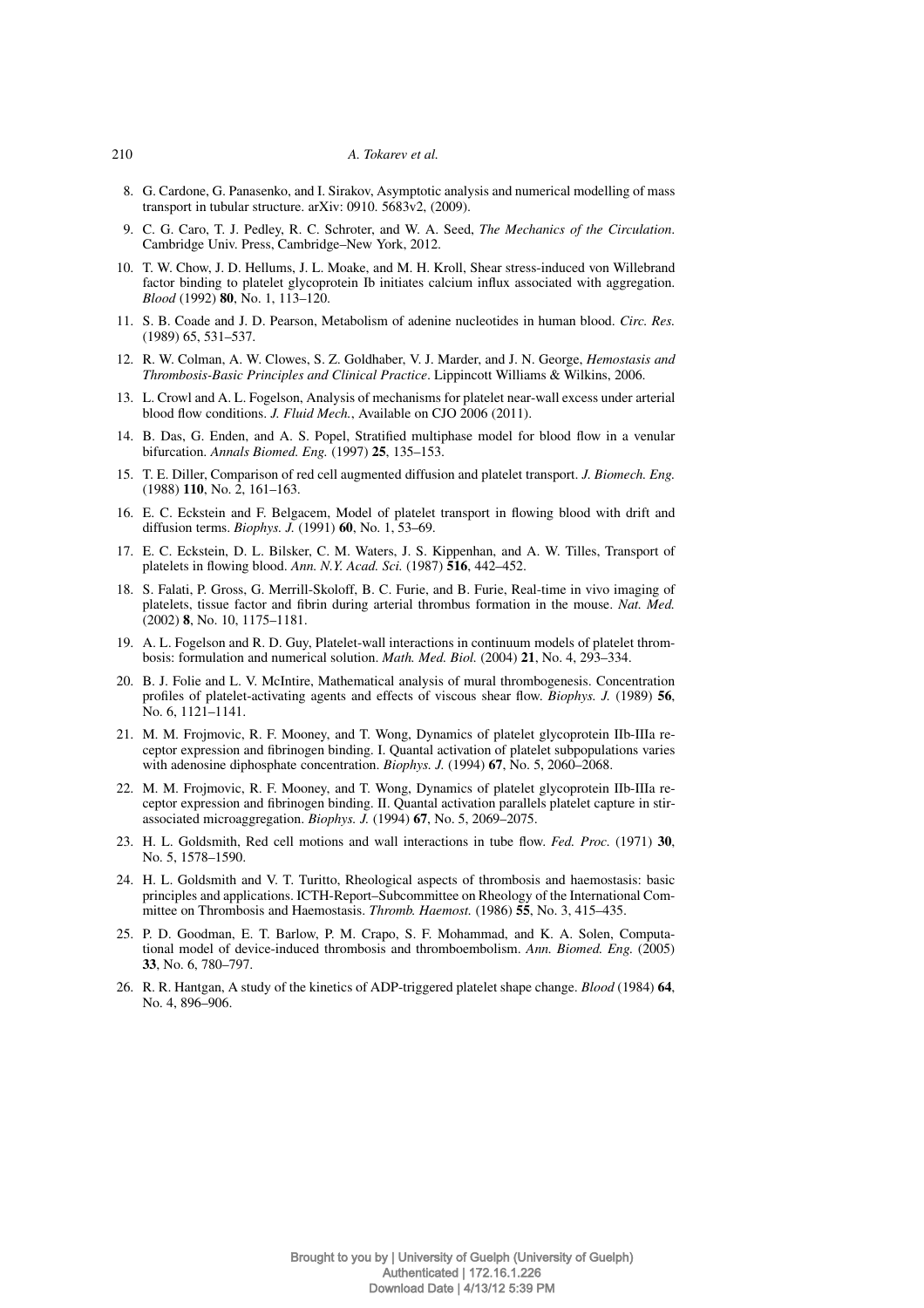- 27. J. J. Hathcock, Flow effects on coagulation and thrombosis. *Arterioscler. Thromb. Vasc. Biol.* (2006) **26**, No. 8, 1729–1737.
- 28. M. Hofer and K. Perctold, Computer simulation of concentrated fluid-particle suspension flows in axisymmetric geometries. *Biorheology* (1997) **54**, No. 4/5, 261–279.
- 29. J. A. Hubbell and L. V. McIntire, Platelet active concentration profiles near growing thrombi. A mathematical consideration. *Biophys. J.* (1986) **50**, No. 5, 937–945.
- 30. J. Jung and A. Hassenein, Three-phase CFD analytical modelling of blood flow. *Medical Engineering & Physics* (2008) **30**, 91–103.
- 31. S. Kulkarni, S. M. Dopheide, C. L. Yap, C. Ravanat, M. Freund, P. Mangin, K. A. Heel, A. Street, I. S. Harper, F. Lanza, and S. P. Jackson, A revised model of platelet aggregation. *J. Clin. Invest.* (2000) **105**, No. 6, 783–791.
- 32. N. Lantz, B. Hechler, C. Ravanat, J. P. Cazenave, and C. Gachet, A high concentration of ADP induces weak platelet granule secretion independently of aggregation and thromboxane A2 production. *Thromb. Haemost.* (2007) **98**, No. 5, 1145–1147.
- 33. K. Leiderman and A. L. Fogelson, Grow with the flow: a spatial-temporal model of platelet deposition and blood coagulation under flow. *Math. Med. Biol.* (2010) **28**, No. 1, 47–84.
- 34. V. A. Levtov, S. A. Regirer, and N. Ch. Shadrina, *Blood Rheology*. Medicine, Moscow, 1982 (in Russian).
- 35. J. L. Moake, N. A. Turner, N. A. Stathopoulos, L. Nolasco, and J. D. Hellums, Shear-induced platelet aggregation can be mediated by vWF released from platelets, as well as by exogenous large or unusually large vWF multimers, requires adenosine diphosphate, and is resistant to aspirin. *Blood* (1988) **71**, No. 5, 1366–1374.
- 36. N. A. Mody, O. Lomakin, T. A. Doggett, T. G. Diacovo, and M. R. King, Mechanics of transient platelet adhesion to von Willebrand factor under flow. *Biophys. J.* (2005) **88**, No. 2, 1432–1443.
- 37. P. Neofytou, Comparison of blood rheological models for physiological flow simulation. *Biorheology* (2004) **41**, No. 6, 693–714.
- 38. S. Osher and J. A. Sethian, Fronts propagating with curvature-dependent speed. *J. Comp. Phys.* (1988) **79**, 12–49.
- 39. G. P. Panasenko, Asymptotic expansion of the solution of Navier-Stokes equation in tube structure and partial asymptotic decomposition of the domain. *Applic. Anal. Int. J.* (2000) **76**, No. 3–4, 363–381.
- 40. M. A. Panteleev, A. N. Balandina, E. N. Lipets, M. V. Ovanesov, and F. I. Ataullakhanov, Taskoriented modular decomposition of biological networks: trigger mechanism in blood coagulation. *Biophys. J.* (2010) **98**, No. 9, 1751–1761.
- 41. M. A. Panteleev, M. V. Ovanesov, D. A. Kireev, A. M. Shibeko, E. I. Sinauridze, N. M. Ananyeva, A. A. Butylin, E. L. Saenko, and F. I. Ataullakhanov, Spatial propagation and localization of blood coagulation are regulated by intrinsic and protein C pathways, respectively. *Biophys. J.* (2006) **90**, No. 5, 1489–1500.
- 42. K. Perktold, M. Hofer, G. Rappitsch, M. Loew, B. D. Kuban, and M. H. Friedman, Validated computation of physiologic flow in a realistic coronary artery branch. *J. Biomech.* (1998) **31**, No. 3, 217–228.
- 43. A. S. Popel and P. C. Johnson, Microcirculation and hemorheology. *Annu. Rev. Fluid Mech.* (2005) **37**, 43–69.
- 44. A. M. Quarteroni, M. Tuveri, and A. Veneziani, Computational vascular fluid dynamics: problems, models and methods. *Computing and Visualization in Science* (2000) **2**, 163–197.